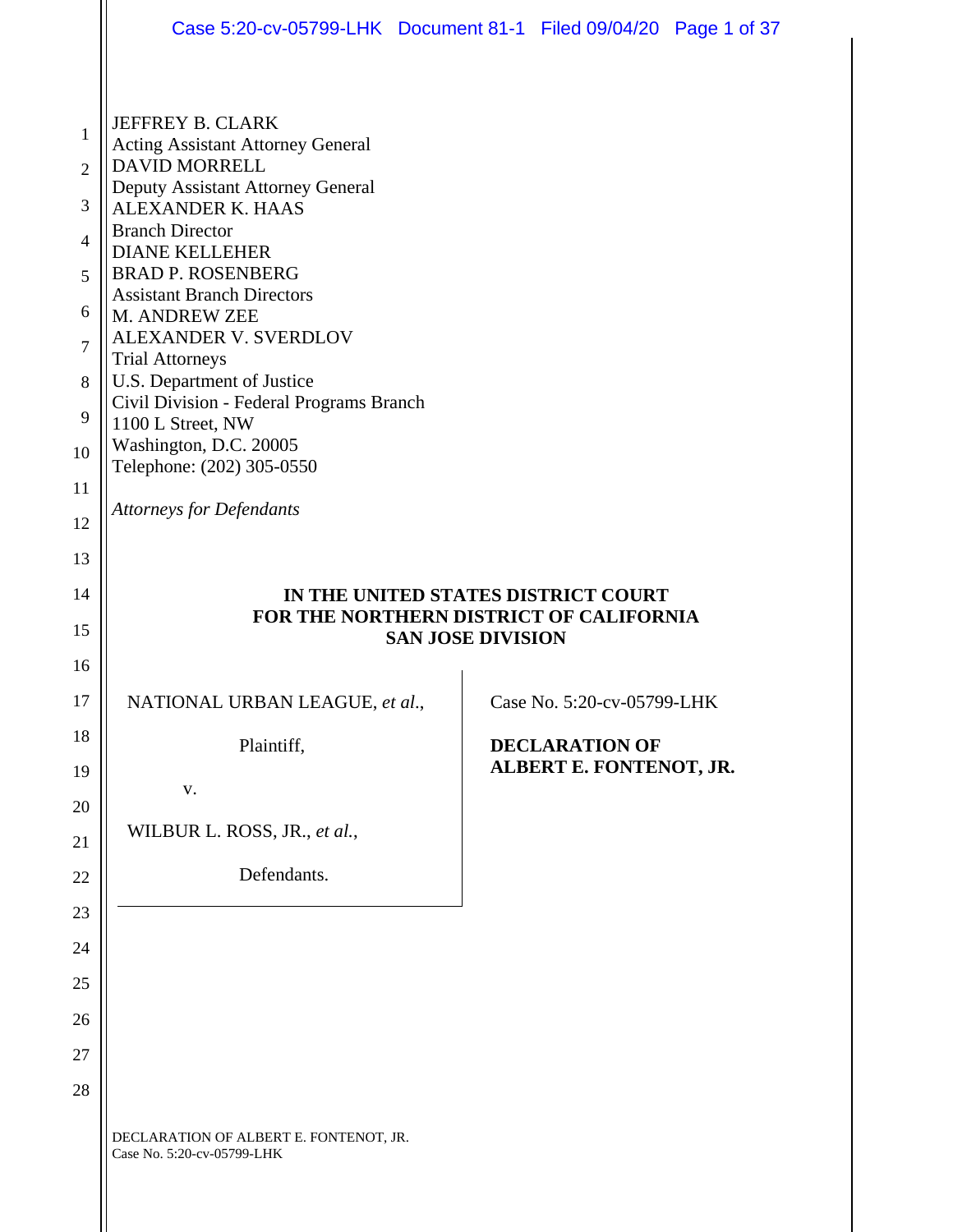I, Albert E. Fontenot, Jr., make the following Declaration pursuant to 28 U.S.C. § 1746, and state that under penalty of perjury the following is true and correct to the best of my knowledge and belief:

**I. Executive Summary**

1

1. I am the Associate Director for Decennial Census Programs at the U.S. Census Bureau, and I submit this declaration to:

- Explain the magnitude, complexity, and planning involved in the 2020 decennial census, including the tightly integrated nature of census operations and processing;
- Detail the changes made to the original design in light of the COVID-19 pandemic; and
- Discuss the impacts of extending field operations past their current end date of September 30, 2020.
- **II. Qualifications**

2. I am the Associate Director for Decennial Census Programs, in which capacity I serve as adviser to the Director and Deputy Director of the Census Bureau on decennial programs. In this role, I provide counsel as to the scope, quality, management and methodology of the decennial census programs; provide executive and professional leadership to the divisions and central offices of the Decennial Census Programs Directorate; and participate with other executives in the formulation and implementation of broad policies that govern the diverse programs of the Census Bureau. I have served in this capacity since November 12, 2017.

3. I began my career with the Census Bureau after retiring from a successful 40-year career as a senior executive in the private sector with midsize manufacturing companies where I was responsible for providing visionary leadership, developing innovative corporate growth and development strategies. I served as Vice President of Marketing, Vice President of Research and Development, and, for the last 14 years, as President and Chief Executive Officer.

4. In addition to a successful corporate career I served as Adjunct Professor in the MBA program in the Keller Graduate School of Management from 2005–2013 where I taught Leadership and Organizational Development, Marketing Management, Corporate Finance, Statistics, and Marketing. I earned a BA in management and MBA in management and finance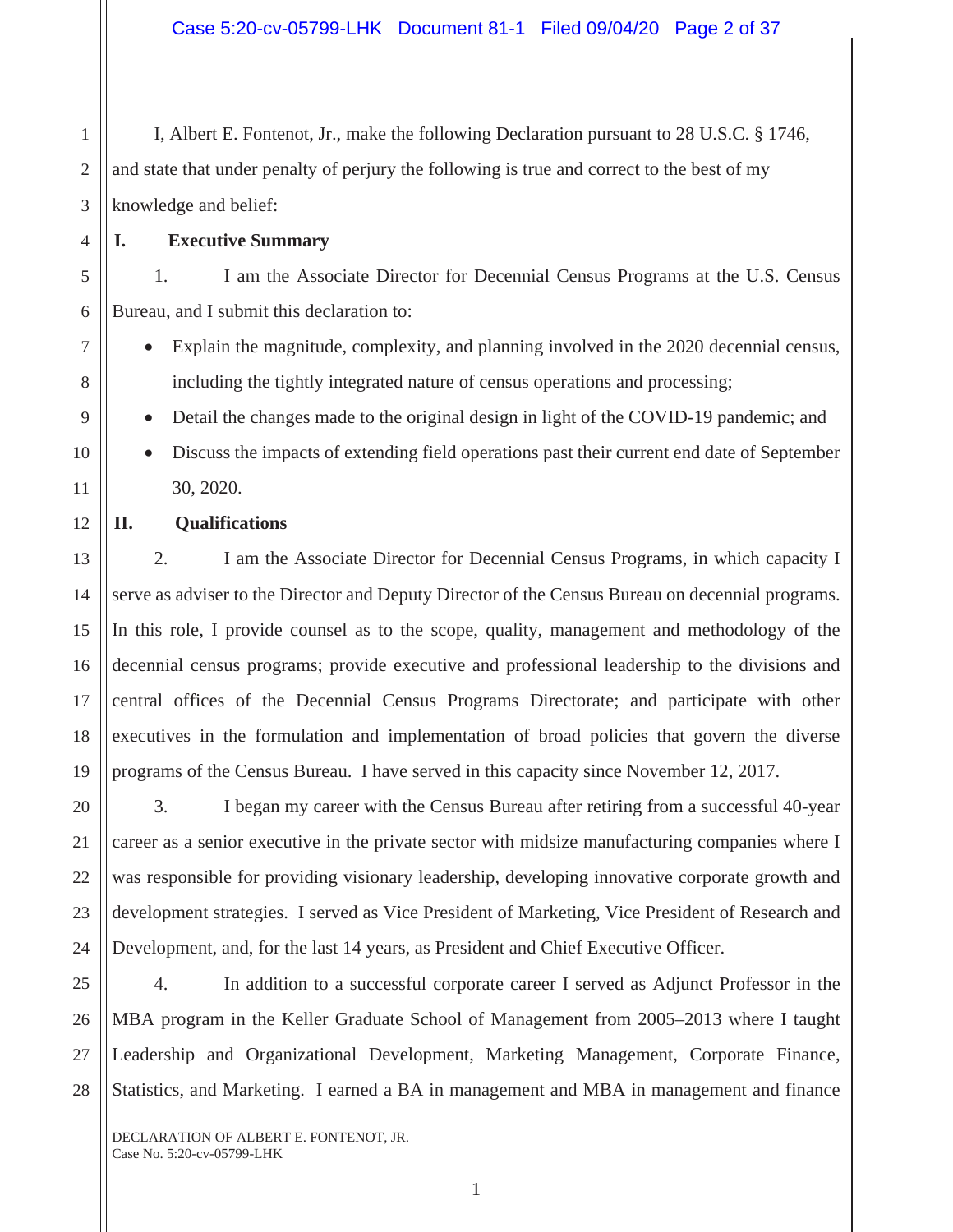1 2 from DePaul University and Doctor of Ministry in pastoral ministry from Bethel Theological Seminary

5. I served as a as a commissioned officer in U. S. Army and was decorated in combat in Vietnam. After leaving active service, I remained in the US Army reserve attaining the rank of Major.

6 10 12 13 14 15 16 6. After retirement from private sector corporate management, I began my career with the Census Bureau in 2009 as a Field Operations Supervisor in Southern California for the 2010 Census. I quickly rose through the ranks and managed the Non-response follow-up operations for the 2010 Census as Area Manager responsible for census activities in Los Angeles County, the State of Hawaii, San Bernardino County and Riverside County California. After 2010, I served in positions of increasing responsibility as Survey Supervisor, Senior Supervisory Survey Statistician, Assistant Regional Director for the Los Angeles Region, and Regional Director for the Chicago Region. I moved from the field to the Census Bureau headquarters to assume the position as Chief of the Field Division and subsequently Assistant Director of Field Operations, Assistant Director for Decennial Census Operations, then Associate Director for the Decennial Census.

7. From 2012–2016, I represented the Field Directorate on the team that developed and wrote the Operations plan for the 2020 Decennial Census.

8. I have in-depth firsthand knowledge about the planning, management, and execution of Census Bureau field operations and effective mission-oriented leadership. I serve as the Chairman of the Census Crisis Management Team; I served as a member of the 2020 Census Design Executive Guidance Group; I am a member of the Census Data Quality Executive Guidance Group; and I chair the 2020 Census Operations Planning Group. Additionally, I represent the Decennial Census Program in our engagement with two of the three committees that advise the Census Bureau: the Census Scientific Advisory Committee and the National Advisory Committee.

28

3

4

5

7

8

9

11

17

18

19

20

21

22

23

24

25

26

27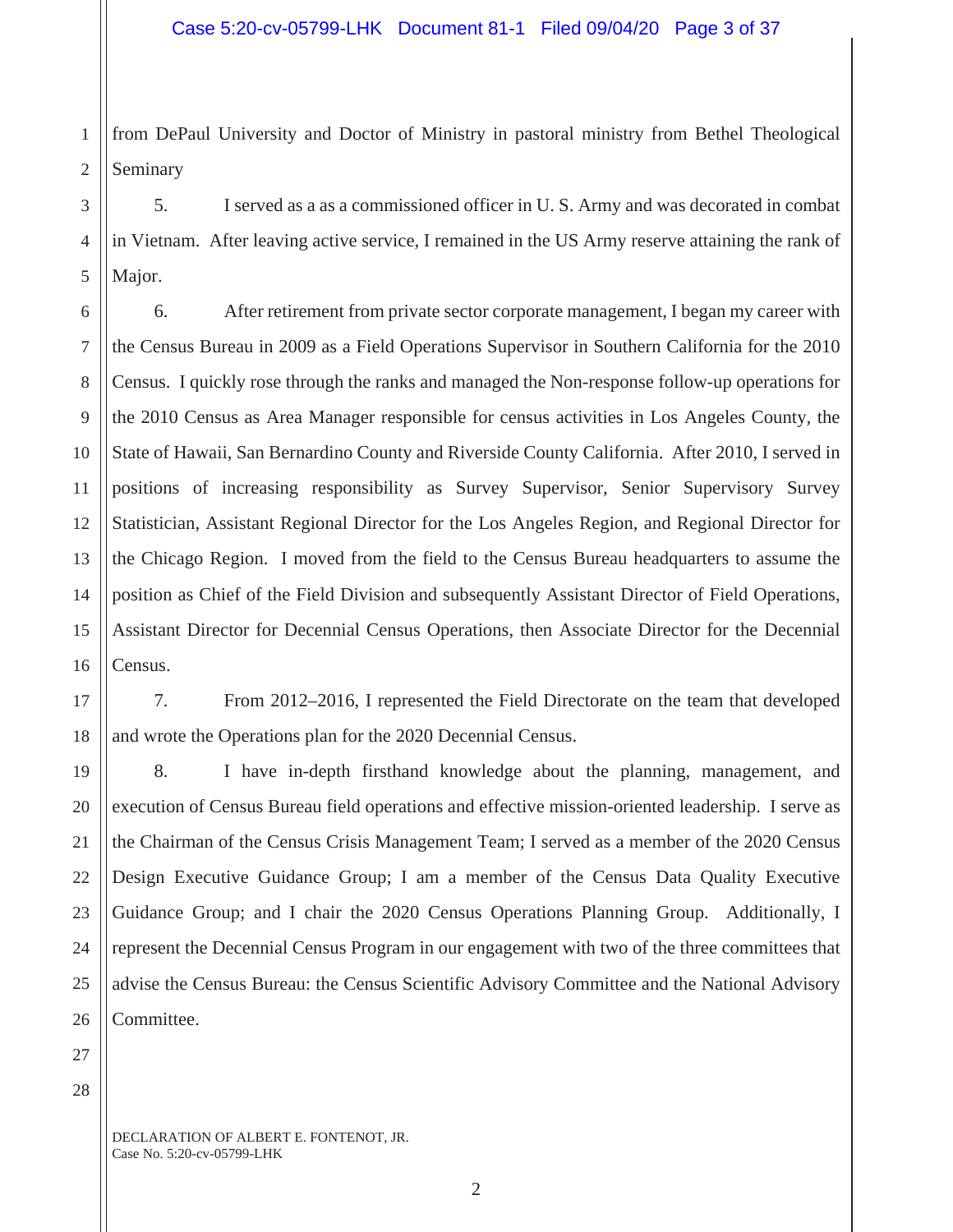1

2

3

4

5

7

11

13

14

15

16

17

18

19

21

22

23

24

25

26

27

28

# **III. A Complex Design and Budget for the 2020 Census**

9. The Census Bureau goes to extraordinary lengths to count everyone living in the country once, only once, and in the right place, including those in hard-to-count populations. This is the core mandate of the Census Bureau, and has been the most significant factor informing every decision made in designing, planning, testing, and executing the decennial Census.

6 8 9 10 12 10. The Census Bureau's mandate in conducting the decennial census is to count everyone living in the United States, including the 50 states, the District of Columbia, and the territories of Puerto Rico, American Samoa, Commonwealth of the Northern Mariana Islands, Guam, and U.S. Virgin Islands. To that end, we expend significant funds, efforts, and resources in capturing an accurate enumeration of the population, including those who are hard to count. In particular, the 2020 Census operational design considers population groups that have historically been hard to count, as well as population groups that may emerge as hard to count.

20 11. The planning, research, design, development, and execution of a decennial census is a massive undertaking. The 2020 decennial census consists of 35 operations utilizing 52 separate systems. Monitoring the status and progress of the 2020 Census—the operations and systems—is managed in large part using a master schedule, which has over 27,000 separate lines of census activities. Thousands of staff at Census Bureau headquarters and across the country support the development and execution of the 2020 census operational design, systems, and procedures. In addition, the 2020 Census requires the hiring and management of hundreds of thousands of field staff across the country to manage operations and collect data in support of the decennial census.

12. The 2020 Census operational design is tailored to enumerate all persons, including hard-to-count populations. Almost every major operation in the 2020 Census contains components designed to reach hard-to-count populations. This includes: census outreach, census content and forms design, finding addresses for enumeration, field infrastructure, multiple modes for selfresponse, Non-Response Follow-Up (NRFU) operations that enumerate households that did not self-respond to the census, and other operations designed specifically for the enumeration of population groups that have been historically hard to count. The best explanation of the many integrated operations designed to reach these populations is set forth in Appendix B to Version 4.0

DECLARATION OF ALBERT E. FONTENOT, JR. Case No. 5:20-cv-05799-LHK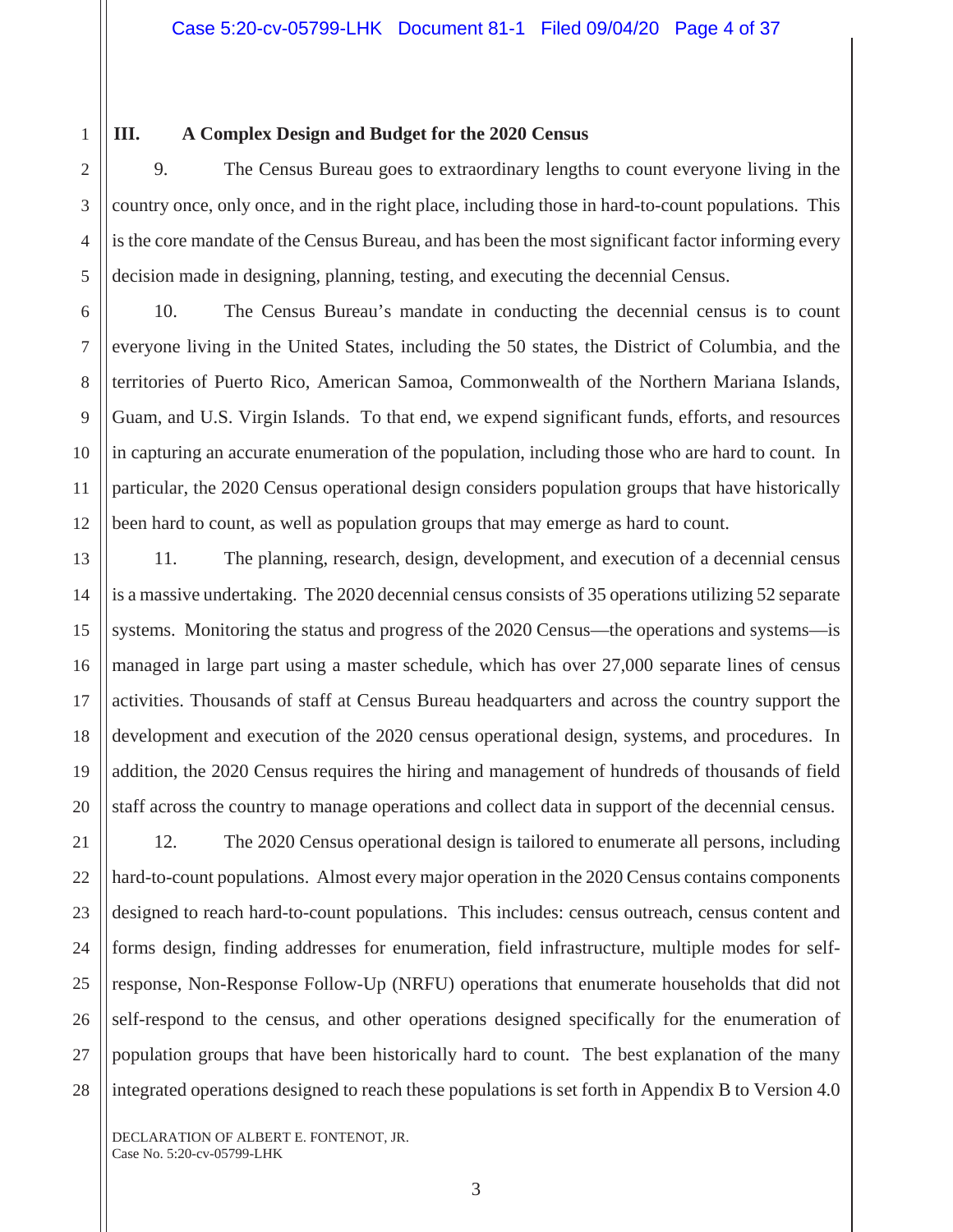of the 2020 Census Operation Plan, available at https://www.census.gov/programssurveys/decennial-census/2020-census/planning-management/planning-docs/operationalplan.html. Examples include:

• Verifying address lists using address data provided by community organizations, satellite technology, and in-person address listers checking addresses in communities nationwide;

- In-person enumeration using paper questionnaires in areas such as Remote Alaska;
- Hand-delivering 2020 Census materials to areas impacted by natural disasters, such as those impacted by Hurricane Michael in Florida;
- Conducting a special operation to count persons in "Group Quarters." Group Quarters include places such as college or university student housing, nursing homes, and corrections facilities;
	- Working with local partners to identify locations, like shelters and soup kitchens, to best count people experiencing homelessness; and
	- Creating culturally relevant advertisements targeting hard-to-count communities.

13. The Census Bureau obtained approval under the Paperwork Reduction Act from the Office of Management and Budget for the data collections involved in the 2020 Census. The Operational Plan is a project management document and, as in prior censuses, we did not obtain clearance for it. We presented information about our plans as we developed them in quarterly public Project Management Reviews, and we obtained input on our plans from both our Census Scientific Advisory Committee and National Advisory Committee. We consulted with other agencies throughout the decade about data security, postal delivery, acquisition of records, and the like, though we did not ask other agencies to review or approve our project management plans.

14. We allocate vast resources to ensure as complete and accurate a count as possible. Research and testing, in addition to the Census Bureau's collective knowledge and experiences, has resulted in an effective approach to reach all population groups.

15. The complexity and inter-related nature of census operations is echoed in the budget for the 2020 Census. The overall budget estimate for the 2020 Census—covering fiscal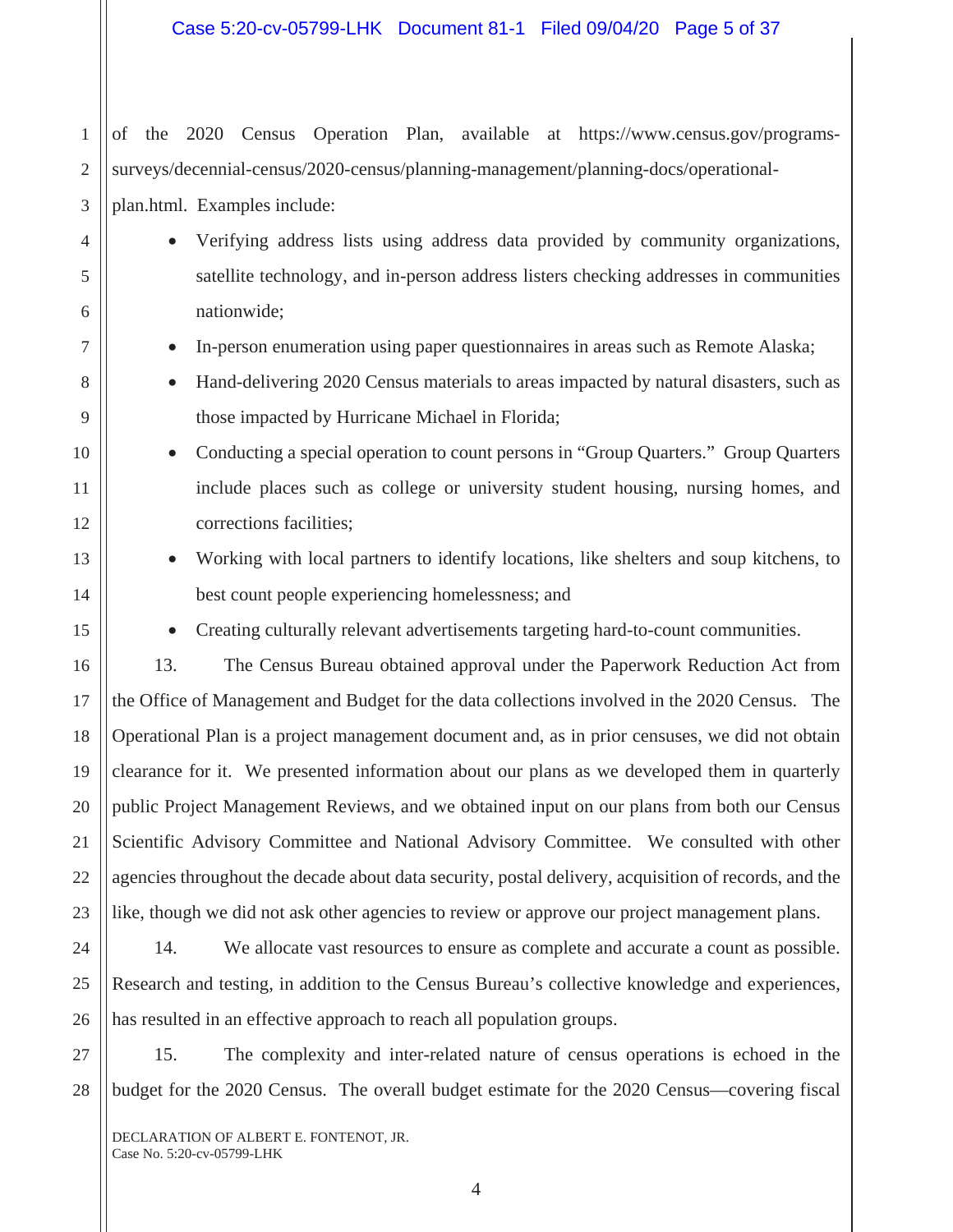2 years 2012 to 2023—is \$15.6 billion. This represents enough funding to successfully complete the 2020 Census in virtually all possible scenarios, including the current challenging circumstances. In fact, the Government Accountability Office (GAO) recently reviewed this budget estimate1 and determined, as of January 2020, that the estimate substantially or fully met GAO's standards and best practices for a reliable cost estimate in terms of credibility, accuracy, completeness, and documentation quality. It is rare for civilian agencies to be so designated, and we are proud that the Census Bureau has achieved this status.

16. As of this writing, the Census Bureau has been appropriated in aggregate just under \$14 billion to use for the 2020 Census, covering fiscal years 2012 through 2020. This is \$4.4 billion greater in appropriated dollars than the \$9.6 billion actually expended from fiscal years 2002 to 2010 for the 2010 Census.

17. Combined, prior to the COVID-19 pandemic operational adjustments, there remain just over \$2 billion in contingency funds that have been appropriated, but which we have not needed to use. With only minimal exceptions, Congress appropriated these funds to allow us to flexibly and quickly respond to any and all risks to the 2020 Census that might be realized and have an impact on the operations.

18. That is exactly what the Census Bureau has done in these challenging times. We have always planned to exhaust any resources necessary to fulfill the Census Bureau's mission in counting everyone living in the United States once, only once, and in the right place. In all scenarios, the focus of our resources includes the hard-to-count. We have designed and implemented the 2020 Census to enumerate the most willing and able to respond in our most efficient and cost effective manner, thereby freeing the majority of our resources to reach hard-tocount communities using a bevy of in-person techniques specifically tailored to reach them.

## **IV. Census Step 1: Locating Every Household in the United States**

19. The first operational step in conducting the 2020 Census was to create a Master Address File (MAF) that represents the universe of addresses and locations to be counted in the

DECLARATION OF ALBERT E. FONTENOT, JR. Case No. 5:20-cv-05799-LHK

1

<sup>&</sup>lt;sup>1</sup> This is known as the 2020 Census Life Cycle Cost Estimate (LCCE) Version 2.0. An executive summary of that estimate is publicly available at https://www2.census.gov/programssurveys/decennial/2020/program-management/planning-docs/life-cycle-cost-estimate\_v2.pdf.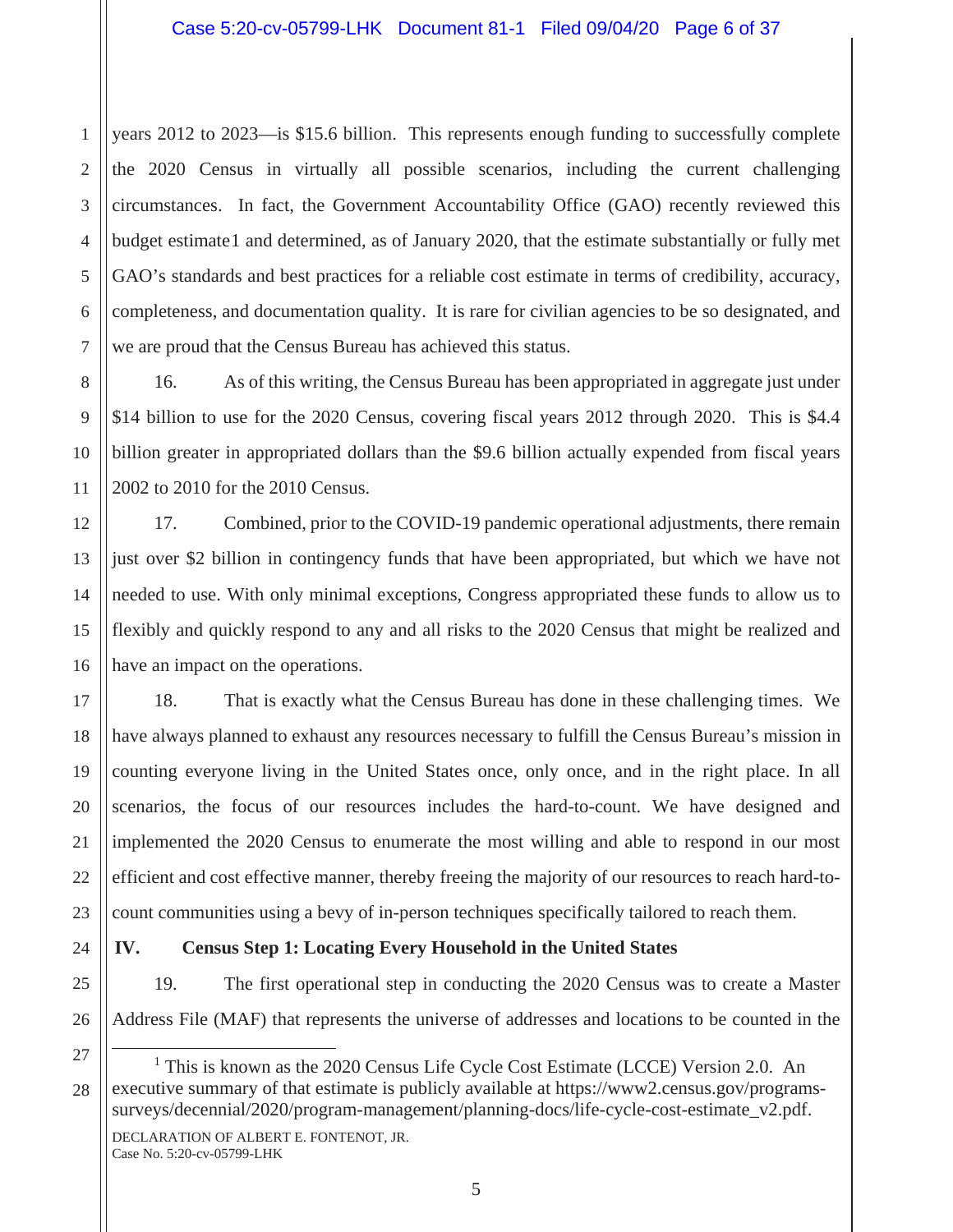1 2 2020 Census. This operation constitutes a significant part of the 2020 Census, and our plans to enumerate every resident once, only once, and in the right place.

3 4 5 6 7 8 9 10 11 12 20. A national repository of geographic data—including addresses, address point locations, streets, boundaries, and imagery—is stored within the Census Bureau's Master Address File/Topologically Integrated Geographic Encoding and Referencing (MAF/TIGER) System. The MAF/TIGER System provides the foundation for the Census Bureau's data collection, tabulation, and dissemination activities. It is used to generate the universe of addresses that will be included in a decennial census. Those addresses are then invited to respond, typically through an invitation in the mail. The MAF/TIGER System is used to control responses as they are returned to the Census Bureau and to generate a list of nonresponding addresses that will be visited in person. Finally, the MAF/TIGER System is used to ensure that each person is tabulated to the correct geographic location as the final 2020 Census population and housing counts are prepared.

21. For all of these reasons, the Census Bureau implemented a continuous process for address list development in preparation for the 2020 Census. There are two primary components to address list development—in-office development and in-field development. In-office development involves the regular, on-going acquisition and processing of address information from authoritative sources, such as the U.S. Postal Service (responsible for delivering mail to addresses on a daily basis), and tribal, state, and local governments (responsible for assignment of addresses to housing units), while in-field address list development involves individuals traversing a specified geographic area and validating or updating the address list based on their observations and, if possible, interaction with residents of the housing units visited.

22. Between 2013 and 2019, the Census Bureau accepted nearly 107 million address records from government partners. Over 99.5 percent of those records matched to addresses already contained in the MAF, many of which were obtained from the U.S. Postal Services' Delivery Sequence File (DSF). The remaining 0.5 percent of address records from partner governments represented new addresses and were used to update the MAF. In addition, partners submitted over 75 million address points that were either new or enhanced existing address point

DECLARATION OF ALBERT E. FONTENOT, JR. Case No. 5:20-cv-05799-LHK

13

14

15

16

17

18

19

20

21

22

23

24

25

26

27

28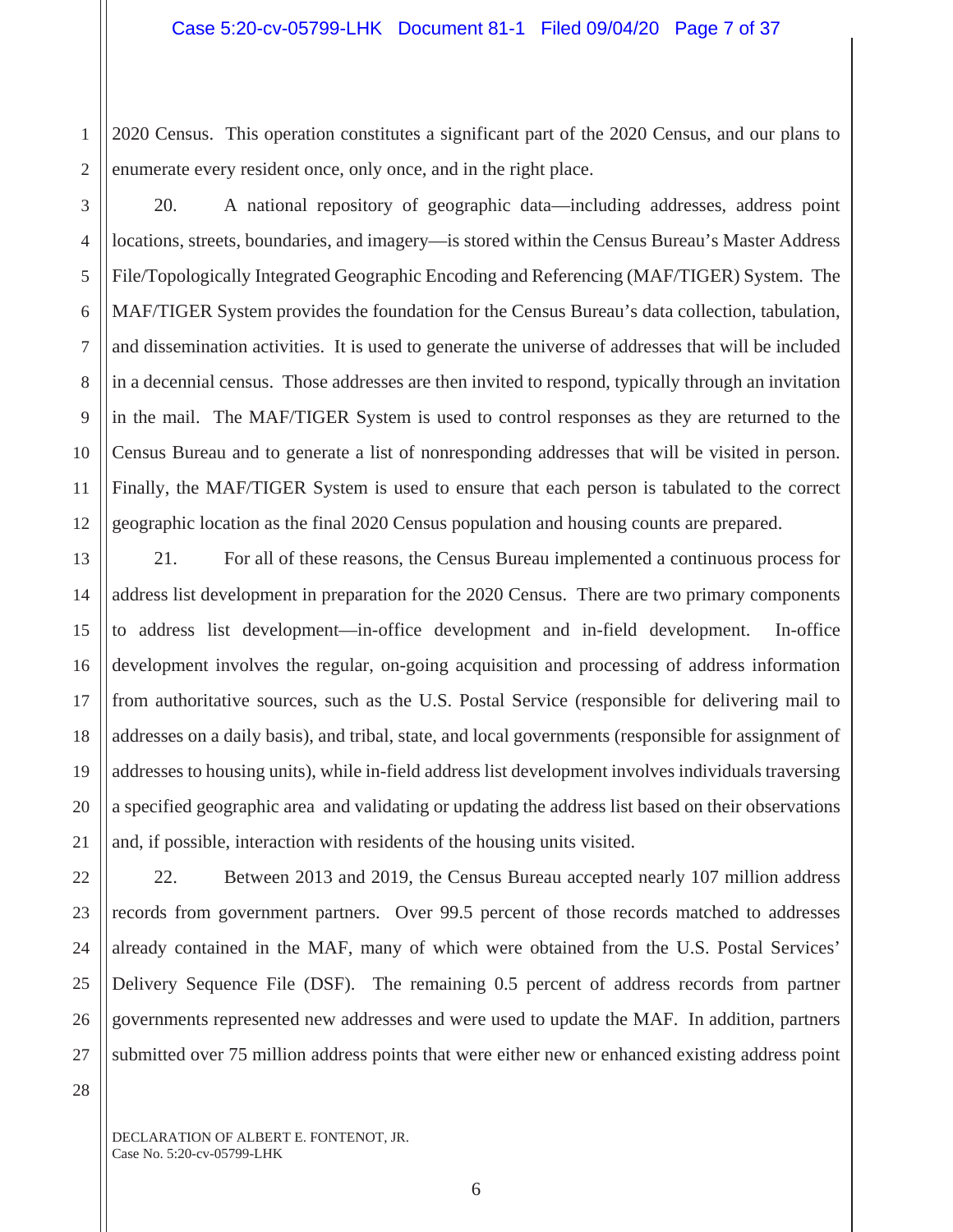2 locations in TIGER. Over 257,000 miles of roads were added to TIGER using data submitted by partners.

23. For the third decade, as mandated by the Census Address List Improvement Act of 1994, the Census Bureau implemented the Local Update of Census Addresses (LUCA) Program to provide tribal, state, and local governments an opportunity to review and update the Census Bureau's address list for their respective jurisdictions. In 2018, participants from over 8,300 entities provided 22 million addresses, of which 17.8 million (81 percent) matched to addresses already in the MAF. The Census Bureau added 3.4 million new addresses to the MAF, nationwide, as a result of LUCA.

10 12 13 14 15 16 18 19 20 24. Between September 2015 and June 2017, the Census Bureau conducted a 100 percent in-office review of every census block in the nation (11,155,486 blocks), using two different vintages of imagery (one from 2009, which was contemporary with the timing of address list development and Address Canvassing for the 2010 Census, and one concurrent with the day on which in-office review occurred) and housing unit counts from the MAF. The 2009-vintage imagery was acquired from a variety of sources, including the National Agricultural Imagery Program as well as publicly available imagery from state and local governments. Current imagery was acquired through the National Geospatial Intelligence Agency's Enhanced View Program, through which federal agencies can access imagery of sufficiently high quality and resolution to detect individual housing units and other structures, driveways, roads, and other features on the landscape.

25. During the in-office review, clerical staff had access to publicly available streetlevel images through Google Street View and Bing StreetSide, which provided the ability to see the fronts of structures, as if standing on the sidewalk. The technicians categorized blocks as passive, active, or on-hold. Passive blocks represented stability, meaning the technician verified the currency and accuracy of housing data in the office. Active blocks represented evidence of change and/or coverage issues in the MAF. On-hold blocks represented a lack of clear imagery. In these latter two instances, In-Field Address Canvassing was required. At the end of the initial

28

1

3

4

5

6

7

8

9

11

17

21

22

23

24

25

26

27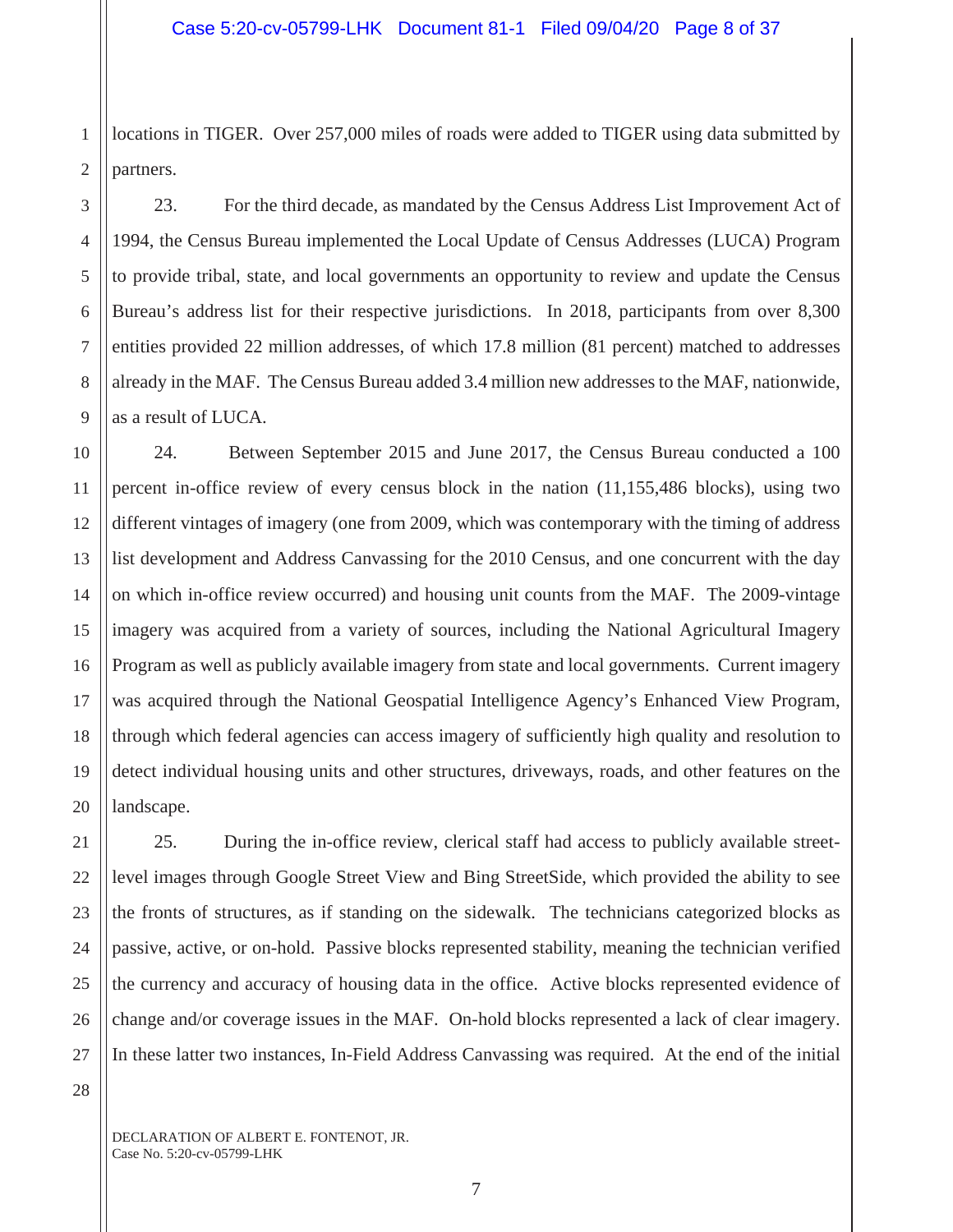1 2 review in June 2017, 71 percent of blocks were classified as passive, suggesting a need for in-field review of only 29 percent of blocks.

26. However, since the 2020 Census was still several years away when In-Office Address Canvassing completed its initial review of the nation, the Census Bureau continued the in-office review to ensure the MAF was keeping up with changes on the ground. The Census Bureau used information from the U.S. Postal Services' DSF and partner governments to identify areas experiencing recent change and triggered these areas for re-review. Between July 2017 and March 2019, the additional review resulted in the categorization of nearly 87.9 percent of the 11.1 million census blocks as passive, indicating a need for in-field review of only 12.1 percent of census blocks.

27. In-Field Address Canvassing occurred between August 2019 and October 2019. Of the 50,038,437 addresses in the universe, fieldwork validated 44,129,419 addresses (88.2 percent). The remainder were removed from the universe as deletes, duplicates, or non-residential addresses. There were 2,685,190 new addresses identified during fieldwork, of which 1,553,275 matched addresses already in the MAF as a result of contemporaneous in-office update processes. In other words, even the hardest to count areas that required fieldwork to verify the addresses, resulted in only a small percentage of additions to the existing MAF.

28. The design for address list development in the decade leading up to the 2020 Census was the most comprehensive in history. Extensive partnerships with tribal, federal, state, and local governments provided multiple opportunities to validate and update the MAF using the most authoritative sources available. This process of continual assessment and update using partnerprovided data created a strong foundation on which to implement the use of satellite imagery to validate existing addresses or detect change during In-Office Address Canvassing. This suite of in-office methods allowed the Census Bureau to focus In-Field Address Canvassing resources in the hardest to validate census blocks.

29. The MAF/TIGER System created the foundation for the 2020 Census. The Census Bureau believes that the Census Bureau's MAF/TIGER System is the most complete and accurate in history.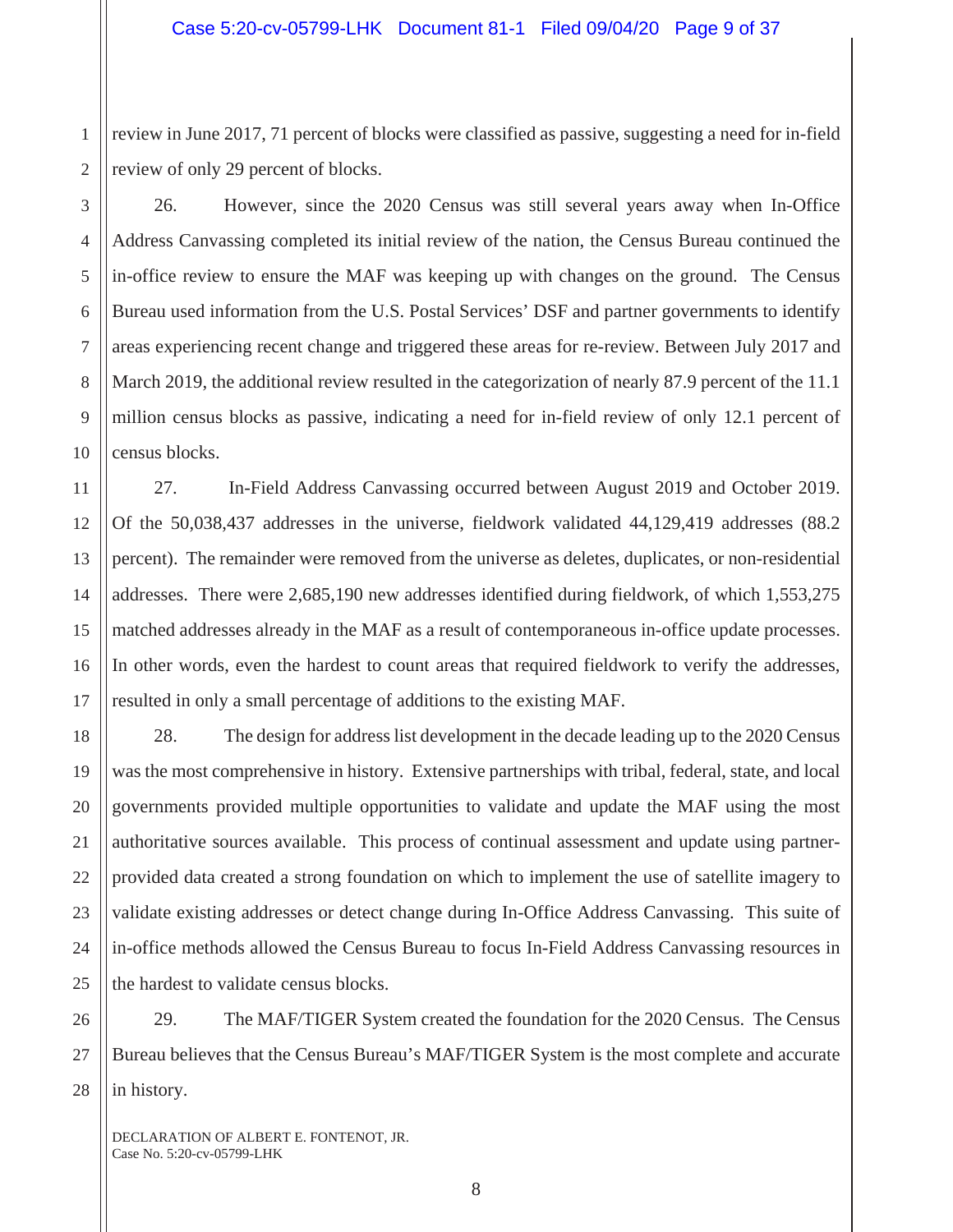5

6

7

8

9

10

11

12

13

14

15

16

17

18

19

20

21

22

23

24

25

26

27

### **V. Census Step 2: Encouraging Self-response Throughout the 2020 Census**

30. In order to encourage everyone in the United States to self-respond, the Census Bureau designed, tested, and implemented and Integrated Communications Program, the IPC. The two major components of this program are the ICC, the Integrated Communications Contract, and the IPP, the Integrated Partnership Program.

## **A. Advertising and Media**

31. The ICC is the major contract that supports all components of the communications campaign for the 2020 Census. For the 2020 Census, the push to educate people and motivate response to the 2020 Census represented the largest advertising campaign in U.S. government history.

32. The budget for the 2020 Integrated Communications Contract is currently funded at a higher level than in the 2010 Census, adjusted for both inflation and population growth. The cost of the 2010 Census Integrated Communications Contract, in 2020 constant dollars, would be \$456 million, while the Census Bureau currently plans to spend approximately \$695 million on the 2020 Census Integrated Communications Contract. The \$695 million spent on the communications program will mean an 18% increase in per-person spending over the 2010 amount.

33. To run the ICC in connection with the Census Bureau, a contract was awarded to VMLY&R, a major legacy-advertising firm with over 80 years of experience. Known as Team Y&R, or TYR, by the Census Bureau, the contracting team includes 13 subcontractors. TYR includes firms with expertise in reaching and working with the major audiences that will receive advertising through the media outlets directed toward their population groups, including the Black/African American, Hispanic/Latino, Asian, American Indian and Alaska Native, and Native Hawaiian and Other Pacific Islander populations. By relying on firms with these individual skill sets, the Census Bureau was able to better tailor the media and messaging toward individual groups and gauge the response before going live with the advertising. It also allowed for more creative risk-taking, and less of a one-size-fits-all approach.

28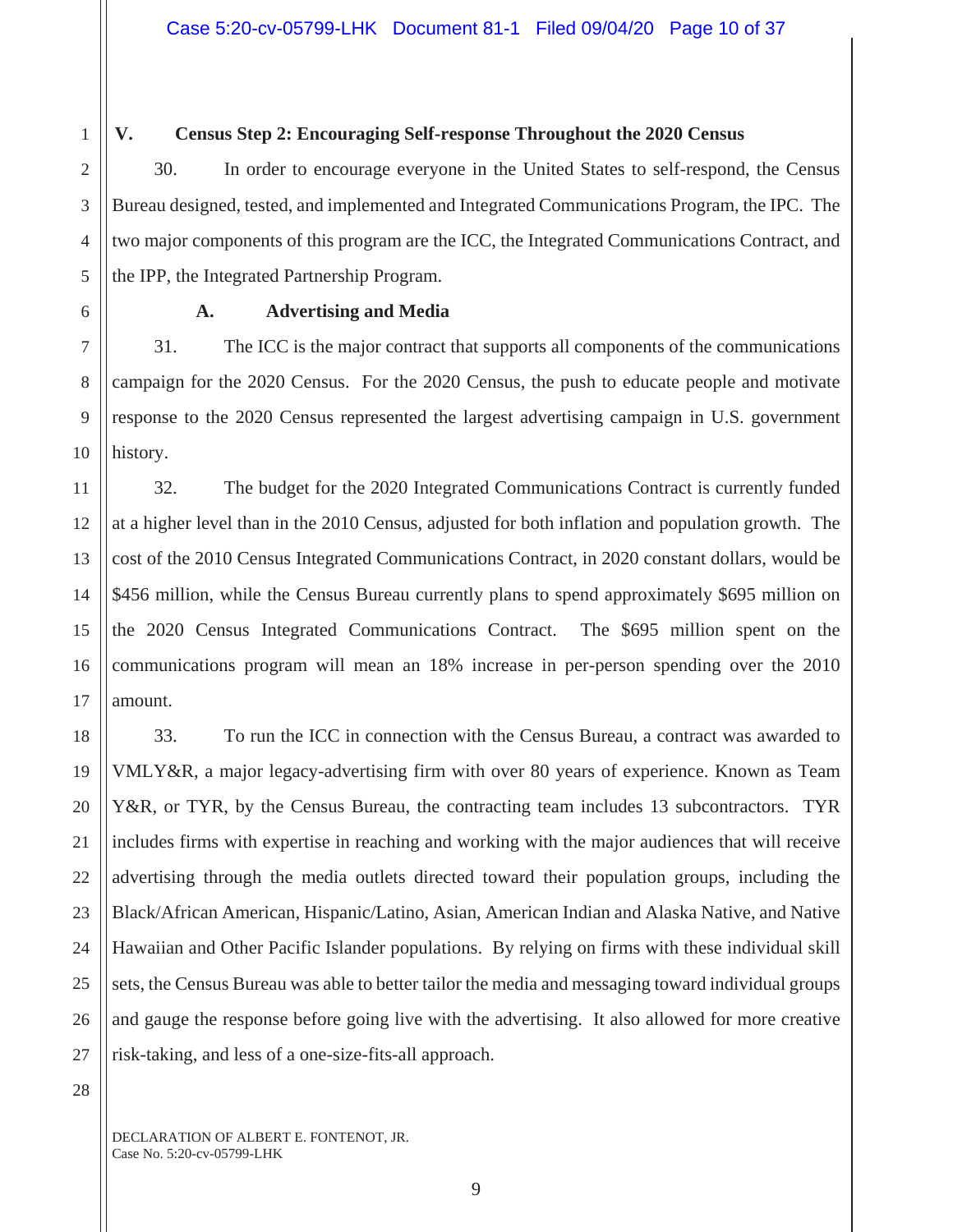6 34. Every part of the 2020 Census communications program was grounded in research. Based on the commitment to being a data driven campaign, beginning in 2018, we extensively researched how people perceived the census and what would motivate them to complete it. Models were developed to predict areas and audiences of low response across the country. These models were then translated into "low response scores" that help the Census Bureau anticipate respondent behavior so that messaging, media, and other communications activities could be deployed to maximize impact.

35. As a result of that research, we mounted a media campaign with stories in news media across the country in print, social, and digital media. The campaign was tested in over 120 focus groups across the country, and driven by efforts to reach historically undercounted audiences. More than 1,000 advertisements, in English and 43 other languages, were developed to communicate the importance of responding to the 2020 Census. This compares to roughly 400 separate creative pieces created in 2010. A sample of these creative pieces can be seen on the Census Bureau's YouTube channel website.

36. On March 29, 2019, the Census Bureau launched 2020census.gov—a key information hub about the census, how to complete it, and how it will affect communities across the country. Three days later, on April 1, 2019, we held a press conference to unveil the campaign platform: "Shape Your Future. START HERE." On January 14, 2020, we unveiled highlights of the public education and outreach campaign. That same day, we began airing ads to reach 99 percent of the nation's 140 million households, including historically undercounted audiences and those that are considered hard to reach.

37. The massive multimedia campaign sought to engage stakeholders and partners, support recruitment efforts and the Statistics in Schools program, and communicate the importance of the census through paid advertising, public relations, social media content, and the new web site. This was the first census where we made a significant investment in digital advertising, and spending time and resources targeting online sites including Facebook, Instagram, paid search engines, display ads, and programmatic advertising.

28

1

2

3

4

5

7

8

9

10

11

12

13

14

15

16

17

18

19

20

21

22

23

24

25

26

27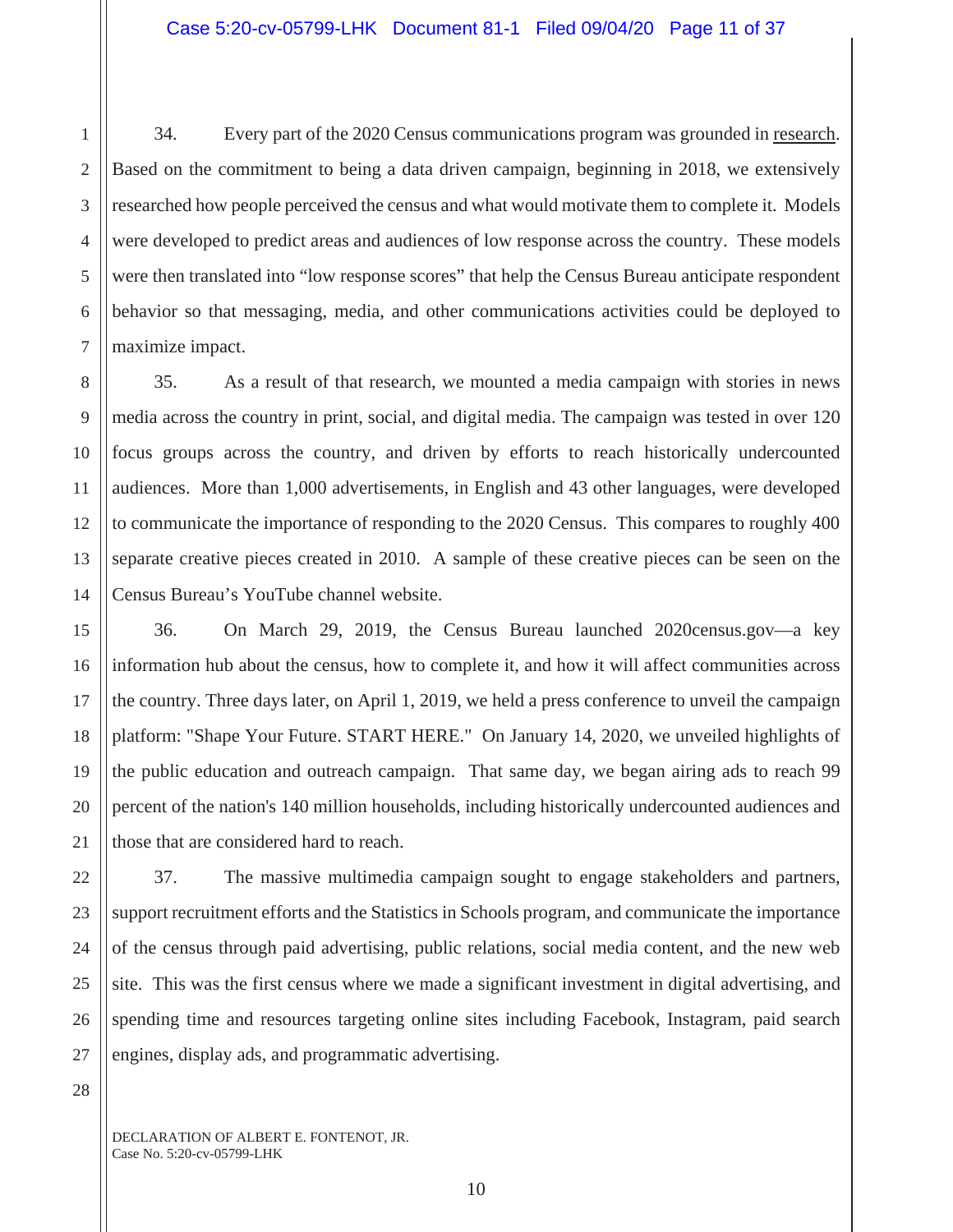38. The push to have a greater digital presence allowed the Census Bureau to reach a mobile audience, tailor messages, micro-target, and shift campaign ads and messages as needed. Online media, particularly search engines and social networking sites, made up a significant portion of digital connections. Nearly every person living in the United States was reached an average of 40 times throughout the campaign, from television, radio, newspaper and online ads, as well as outdoor locations such as billboards and bus stops.

39. The Census Bureau adapted its outreach strategies in response to delayed census operations due to COVID-19, increasing advertising and outreach to specific areas of the country with lower response rates. We quickly adjusted our messaging, pivoting from our original campaign to encourage people to respond online from the safety of their own homes. The use of micro-targeting allowed the Census Bureau to tailor its messaging, including directing appropriate messages to hard-to-reach communities and those who distrust government, both of which have been traditionally undercounted. This targeting continues through NRFU as we encourage the public to cooperate with enumerators. This targeting has allowed us to make each dollar spent on the advertising campaign more effective than in any previous census.

1

2

3

4

5

6

7

8

9

10

11

12

13

14

15

16

17

18

19

20

21

22

23

24

25

26

27

### **B. Partnerships with Community Organizations**

40. The second major element of the Integrated Communications Program is partnerships. There are two prongs to the Partnership Program, the National Partnership Program that works from Census Bureau headquarters mobilizing national organizations, and the Community Partnership and Engagement Program, that works through the regions at the local level to reach organizations that directly touch their communities. The National Partnership Program and Community Partnership and Engagement Program are more integrated than ever before, and numbers involved for both programs significantly exceed the totals reached in prior censuses.

41. Census partners include national organizations like the National Urban League, the Mexican American Legal Defense Fund, the National Association of Latino Elected Officials (NALEO), the National Association for the Advancement of Colored People (NAACP), and the U.S. Chambers of Commerce. Major corporations also become census partners. At the local level,

28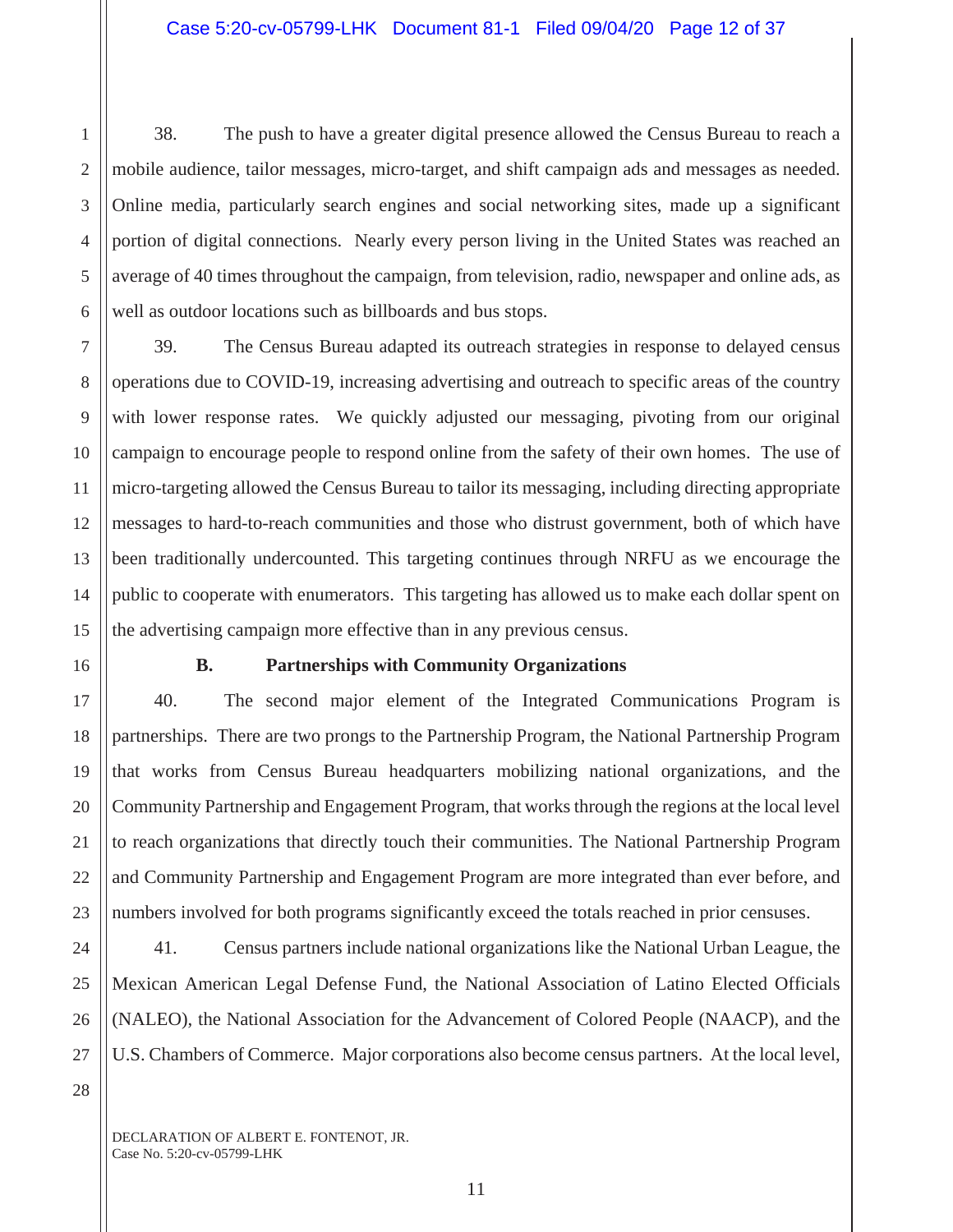1 2 partners can be churches, synagogues and mosques, legal aid clinics, grocery stores, universities, colleges, and schools.

42. Partners are the trusted voices in their communities; they have a profound impact on those who listen when they say the census is important and safe. We depend on our partners to seal the deal with communities that may be fearful or distrustful of the government. Even with all the Census Bureau's innovation and improvements to the self-response system, we have learned and confirmed through research—that when communities and leaders recognize the importance of participating in the census, this message is better conveyed to households within those communities. The best, most trusted information comes from a person of trust.

### **VI. Census Step 3: Self-Response**

43. The design of the 2020 Census depends on self-response from the American public. In an effort to ensure the most efficient process to enumerate households, the Census Bureau assigns every block in the United States to one specific type of enumeration area (TEA). The TEA reflects the methodology used to enumerate the households within the block. There are two TEAs where self-response is the primary enumeration methodology: TEA 1 (Self-Response) and TEA 6 (Update Leave).

44. TEA 1 uses a stratified self-response contact strategy to inform and invite the public to respond to the census, and to remind nonresponding housing units to respond. Invitations, reminders, and questionnaires will be delivered on a flow basis unless a household responds. These mailings are divided into two panels, Internet First and Internet Choice. Internet First emphasizes online response as the primary self-response option. Mailings to the Internet First panel begin with an invitation letter that alerts the housing unit to the beginning of the 2020 Census and provides the Census ID,2 the URL for the online questionnaire, and information for responding by phone.

45. Internet Choice is targeted to areas of the nation that we believe are least likely to respond online. Historical response rates from other Census Bureau surveys, internet access and

 $2^2$  A Census ID is a unique identifier assigned to each address in a decennial census; the Census ID is used to track whether an address has self-responded or to track the address through nonresponse data collection and, ultimately through response processing and data tabulation.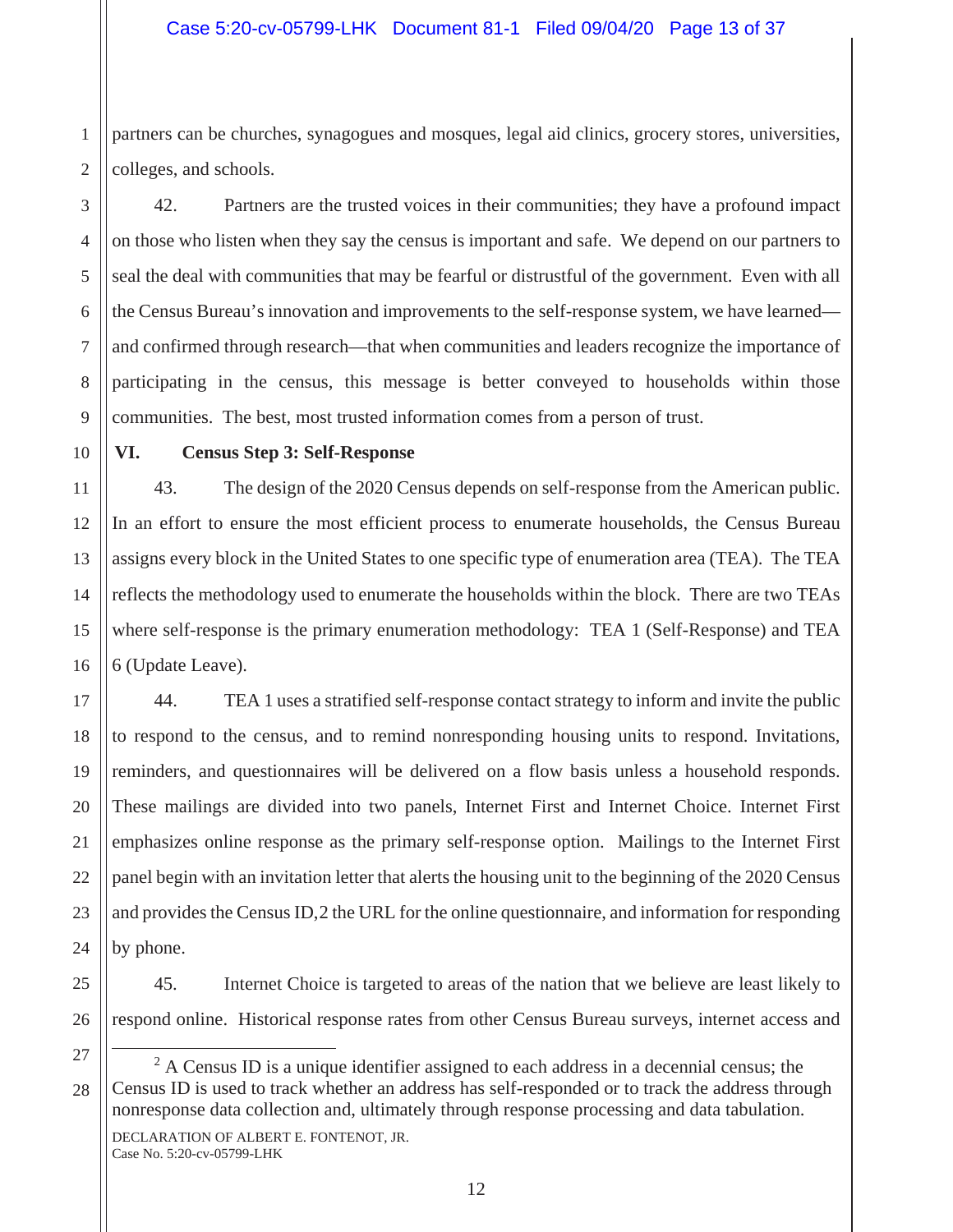1 2 penetration, and demographics are used to determine those areas least likely to respond online. Mailings to the Internet Choice panel begin with an invitation letter that alerts the housing unit to the beginning of the 2020 Census and provides the Census ID and the URL for the online questionnaire, information for responding by phone, and also a paper questionnaire. Housing units in Internet Choice areas have the *choice* to respond on paper beginning with the initial contact. All nonresponding housing units, regardless of panel, receive a paper questionnaire after the initial mailing and two separate reminder mailings.

46. Update Leave (TEA 6) is conducted in areas where the majority of the housing units do not have mail delivery to the physical location of the housing unit, or the mail delivery information for the housing unit cannot be verified. The purpose of Update Leave is to update the address list and feature data, and to leave a 2020 Census Internet Choice package at every housing unit. The major difference from TEA 1 is that a Census Bureau employee, rather than a postal carrier, delivers the 2020 Census invitation to respond, along with a paper questionnaire. Housing units also have the option to respond online or by phone.

47. Self-response began in March 2020 and will continue until the end of data collection. The total self-response period for the 2020 Census will be longer than the 2010 selfresponse period.

# **VII. Census Step 4: Nonresponse Followup (NRFU)**

48. NRFU is the field operation designed to complete enumeration of nonresponding housing unit addresses. The primary purpose of NRFU is to conduct in-person contact attempts at each and every housing unit that did not self-respond to the decennial census questionnaire.

49. After giving everyone an opportunity to self-respond to the census, census field staff (known as enumerators), attempt to contact nonresponding addresses to determine whether each address is vacant, occupied, or does not exist, and when occupied, to collect census response data. Multiple contact attempts to nonresponding addresses may be needed to determine the housing unit status and to collect decennial census response data.

50. The 2020 Census NRFU operation is similar to the 2010 Census NRFU operation, but improved. In both the 2010 Census and the 2020 Census, cases in the NRFU workload are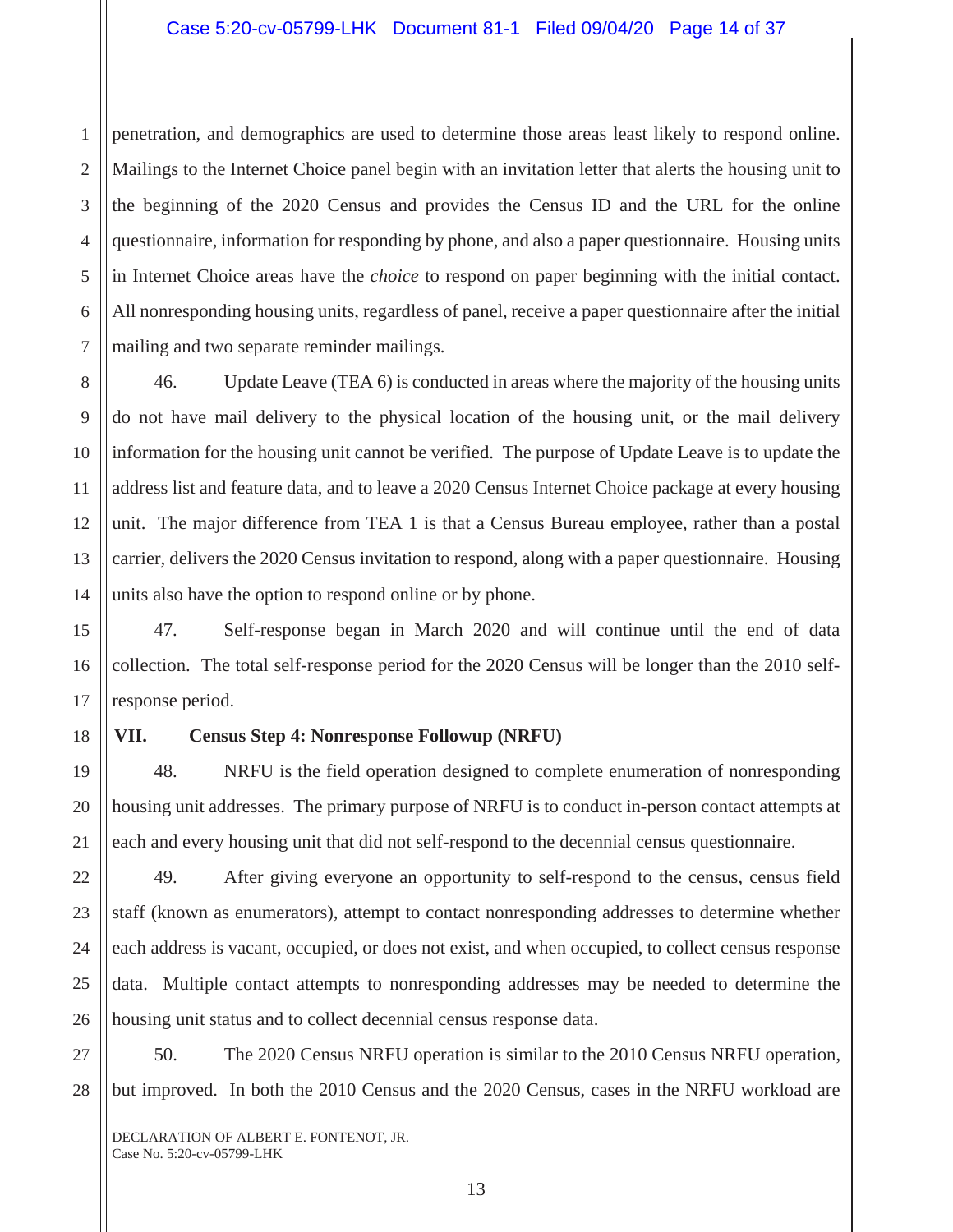2 3 4 5 subject to six contact attempts. In both the 2010 and 2020 NRFU, the first contact attempt is primarily an in-person attempt. In the 2010 Census, these six contact attempts could be conducted as three in-person attempts and three attempts by telephone. By comparison, each contact attempt in the 2020 Census NRFU will be either a telephone or an in-person contact attempt (however the vast majority of attempts will be in-person).

6 7 8 51. In both the 2010 Census and 2020 Census NRFU, if upon the first contact attempt an enumerator determines an address is occupied and the enumerator is able to obtain a response for the housing unit, then the housing unit has been counted, and no follow-up is needed.

52. If upon the first contact attempt, the enumerator is not able to obtain a response, the enumerator is trained to assess whether the location is vacant or unoccupied. Enumerators will use clues such as empty buildings with no visible furnishings, or vacant lots, to identify an address as vacant or non-existent.

53. In both the 2010 and 2020 Census, a single determination of a vacant or nonexistent status was not sufficient to remove that address from the NRFU workload; a second confirmation is needed. If a knowledgeable person can confirm the enumerator's assessment, the address will be considered vacant or non-existent and no additional contact attempts are needed. A knowledgeable person is someone who knows about the address as it existed on census day or about the persons living at an address on census day. A knowledgeable person could be someone such as a neighbor, a realtor, a rental agent, or a building manager. This knowledgeable person is known as a proxy respondent.

54. If a knowledgeable person cannot be found to confirm the status of vacant or nonexistent, use of administrative records may provide confirmation of the enumerator's assessment. The Census Bureau does not rely on a single administrative records source to determine an address is vacant or non-existent. Rather, multiple sources are necessary to provide the confidence and corroboration before administrative records are considered for use. When used in combination with an enumerator's assessment of vacant or non-existent, corroborated administrative records provide the second confirmation that a nonresponding address is vacant or non-existent.

28

1

9

10

11

12

13

14

15

16

17

18

19

20

21

22

23

24

25

26

27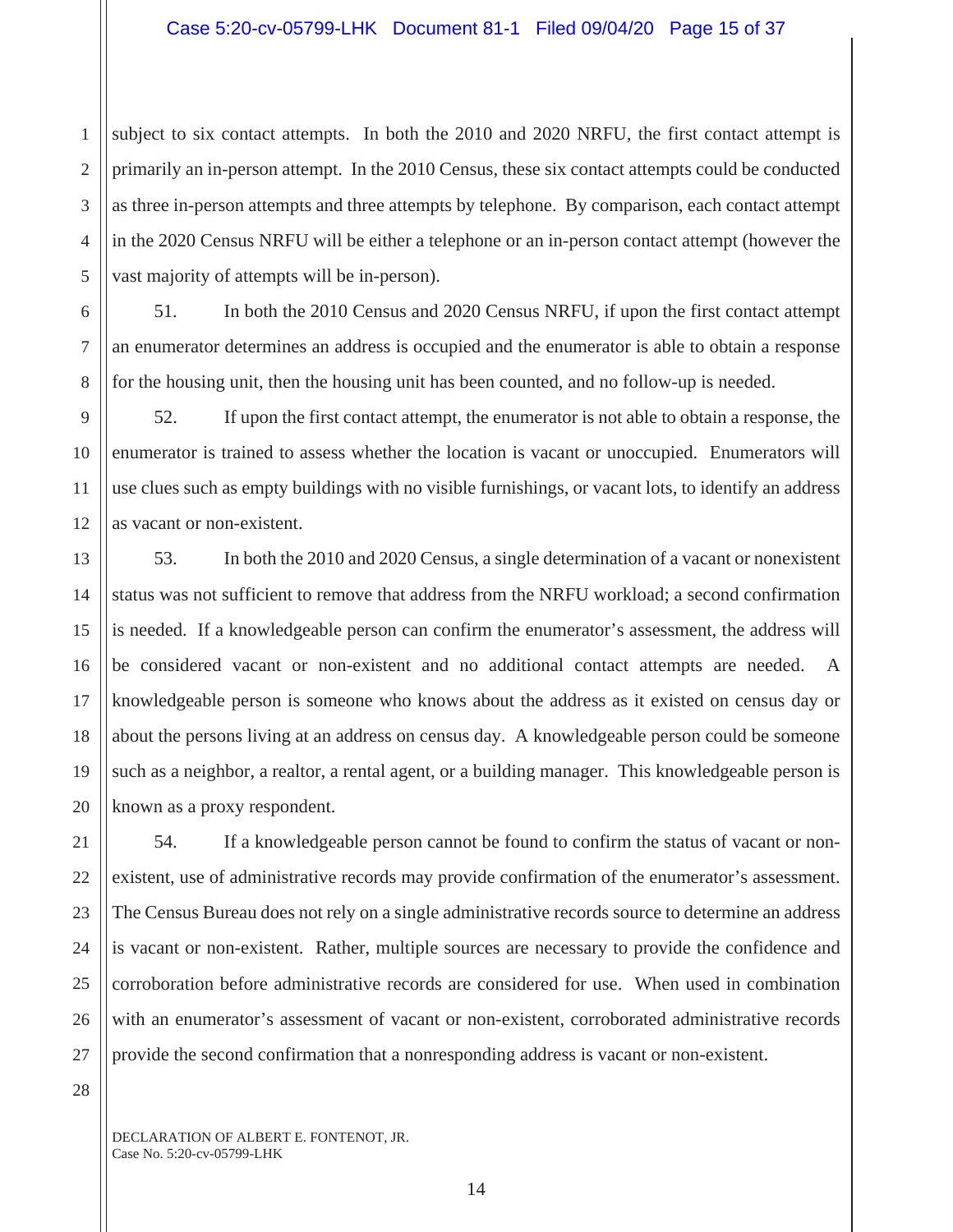55. If, upon the first in-person contact attempt, the enumerator believes the address is occupied, but no knowledgeable person is available to complete the enumeration, the Census Bureau will use consistent and high-quality administrative records from trusted sources as the response for the household and no further contact will be attempted. We consider administrative records to be of high quality if they are corroborated with multiple sources. Examples of highquality administrative records include Internal Revenue Service Individual Tax Returns, Internal Revenue Service Information Returns, Center for Medicare and Medicaid Statistics Enrollment Database, Social Security Number Identification File, and 2010 Census data.

56. Regardless of whether administrative records are used as a confirmation of vacancy or non-existent status or for the purposes of enumerating an occupied housing unit, the Census Bureau will, as a final backstop, send a final mailing encouraging occupants, should there be any, to self-respond to the 2020 Census.

57. The vast majority of nonresponding addresses in the NRFU workload will require the full battery of in-person contact attempts to determine the status of the nonresponding address (vacant, occupied, does not exist) and to collect 2020 Census response data. The full battery of in-person contact attempts also includes the ability to collect information about persons living in a nonresponding housing unit from a proxy respondent. Nonresponding units become eligible for a proxy response after a pre-determined number of unsuccessful attempts to find residents of a nonresponding address.

58. The operational design for NRFU evolved over the course of the decade. Use of administrative records, field management structures, systems, procedures, data collection tools and techniques were proven in tests occurring in 2013, 2014, 2015, 2016, and 2018.

## **VIII. Census Step 5: Quality Control**

59. The Census Bureau is committed to a quality NRFU operation and has in place several programs to monitor and promote quality, such as the NRFU Reinterview Program, the Decennial Field Quality Monitoring Operation, and the Coverage Improvement Operation.

60. The NRFU Reinterview Program involves contacting a small number of households to conduct another interview—to help us ensure that enumerators are conducting their jobs

DECLARATION OF ALBERT E. FONTENOT, JR. Case No. 5:20-cv-05799-LHK

1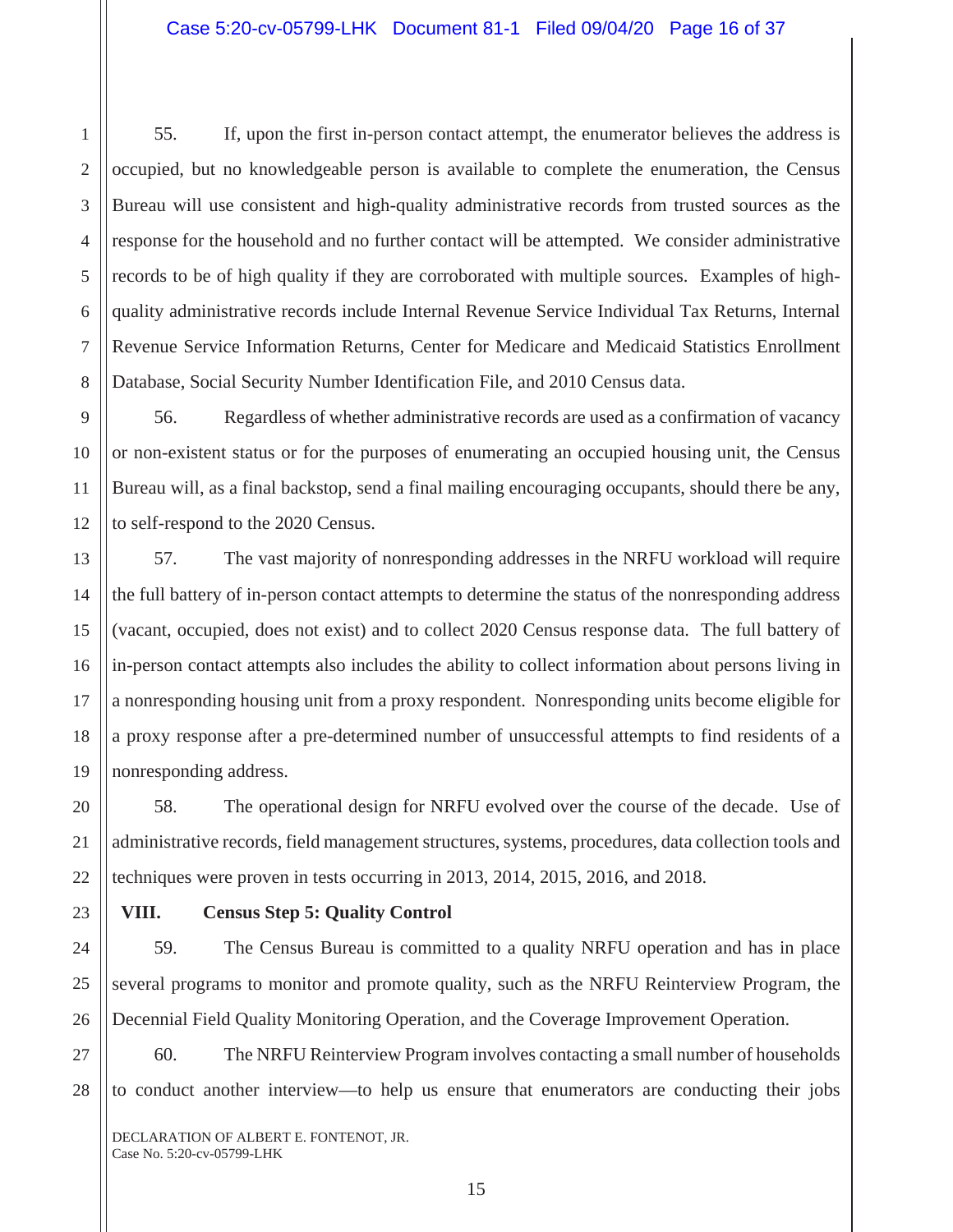1 2 correctly and are not falsifying responses. We have streamlined this operation, using information collected from the mobile devices used by enumerators. The data from these mobile devices tell us where the enumerators were physically located while they were conducting the interviews, how long they spent on each question in the interview, time of day of the interview, and other detail data about the interview process. Having this information—which is new for the 2020 Census provides management with information on how the census takers are doing their jobs, and allows us to select reinterview cases in a targeted fashion.

61. A second quality check program, new for the 2020 Census, is the Decennial Field Quality Monitoring operation. This operation monitors overall adherence to field procedures in order to identify unusual patterns. We used this near real-time data analysis successfully during the Address Canvassing operation in 2019, and it is currently active in the NRFU operation. The goal of the program is to identify and investigate potential quality issues. In this program we examine data from individual field representatives and larger scale data, scanning for the possibility of both individual and systemic data quality problems. The program monitors outlier metrics, and produces reports that we analyze on a daily basis. Management staff use these reports to investigate suspicious activities and follow up as needed.

62. Another quality check operation, the Coverage Improvement Operation, seeks to resolve erroneous enumerations (people who were counted in the wrong place or counted more than once) and omissions (people who were missed) from all housing unit data. Coverage Improvement will attempt to resolve potential coverages issues identified in responses from the Internet Self-Response, Census Questionnaire Assistance, and NRFU operations, as well as from the paper questionnaires.

63. The Census Bureau believes that these quality programs (Reinterview, Decennial Field Quality Monitoring, and Coverage Improvement), taken together, provide a robust quality check for our data collection operations. We believe that our quality program remains an effective deterrent to poor performance, and an appropriate method to identify enumerators who fail to follow procedures. None of these programs, to date, reveals a pattern of substandard data collection.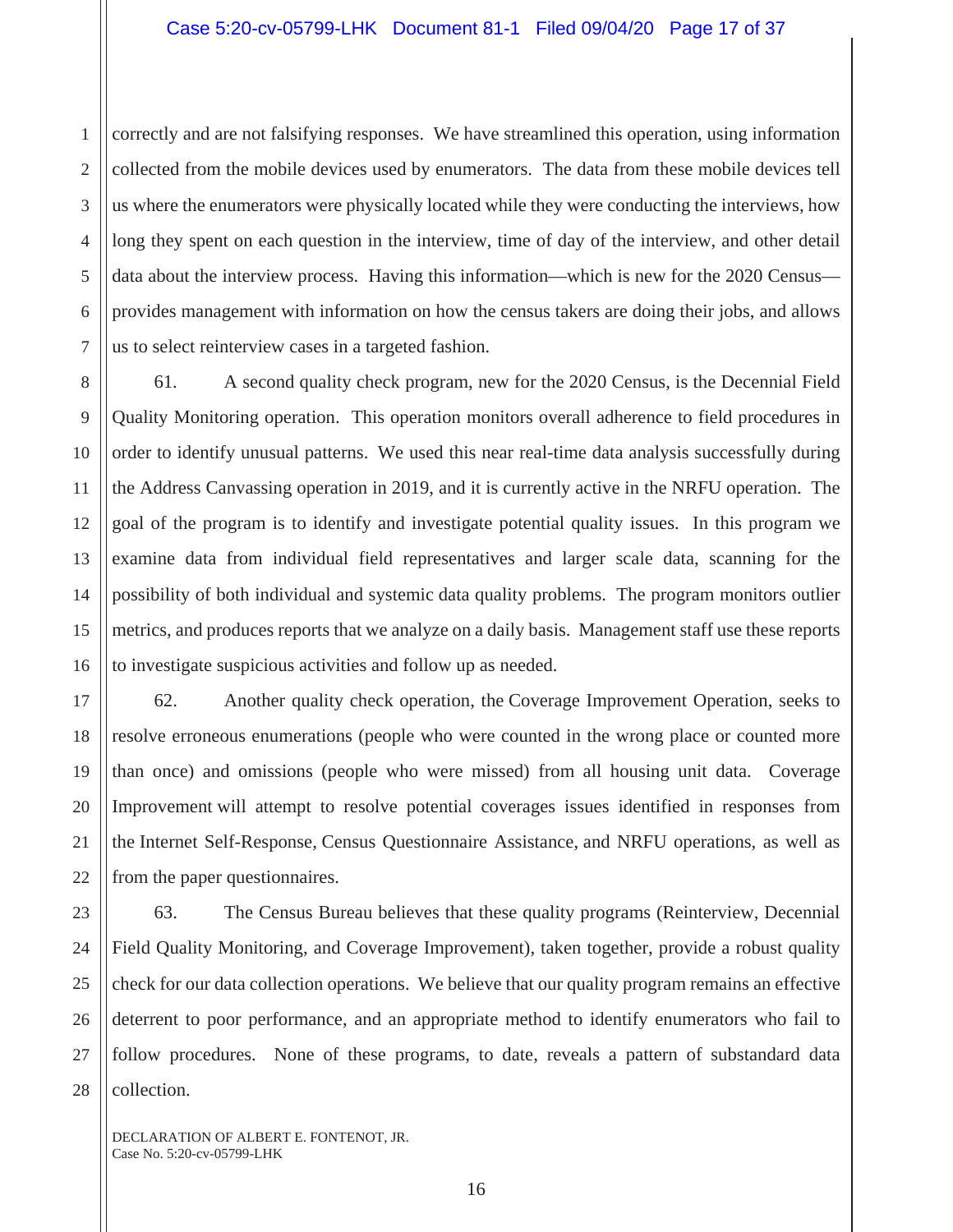64. The Census Bureau has also formed a Data Quality Executive Guidance Group that brings together the Census Bureau's experts in the fields of census operations, statistical methodology, acquisition and utilization of administrative records, and in the social, economic and housing subject areas. The group's mission is to provide direction and approvals about quality assessments of changes to the operational plans and of the 2020 Census data during and post data collection. We plan to release Demographic Analysis estimates of the population in December, prior to the release of the apportionment counts, as previously planned.

65. Finally, as noted by the Director in his August 3, 2020 statement, the Census Bureau intends to meet a similar level of household responses as in prior censuses, meaning that we will resolve 99% of the cases in each state. In short, the Census Bureau has robust programs in place to monitor data quality and has no indication that its NRFU operation is collecting "substandard" data.

1

2

3

## **IX. Census Step 6: Post-data Collection Processing**

66. The next major step in the census, after the completion of data collection operations, is post processing. Post processing refers to the Census Bureau's procedures to summarize the individual and household data that we collect into usable, high quality tabulated data products. Our post processing procedures and systems are meticulously designed, tested and proven to achieve standardized, thoroughly vetted, high quality data products that we can stand behind.

67. Post data collection processing is a particularly complex operation, and the steps of the operation must generally be performed consecutively. It is not possible, e.g., to establish the final collection geography for the nation prior to processing housing units and group quarters that are added or corrected during NRFU. Similarly, it is not possible to unduplicate responses prior to processing all non-ID responses. In this sense, the post data collection activities are like building a house – one cannot apply dry wall before erecting the walls, any more than one could lay floor tile before the floor is constructed. There is an order of steps that must be maintained.

68. As part of developing the Replan Schedule, we looked at the possibility of starting the post data collection processing activities on a flow basis and reaffirmed that there is no opportunity to begin the post data collection processing until data collection operations close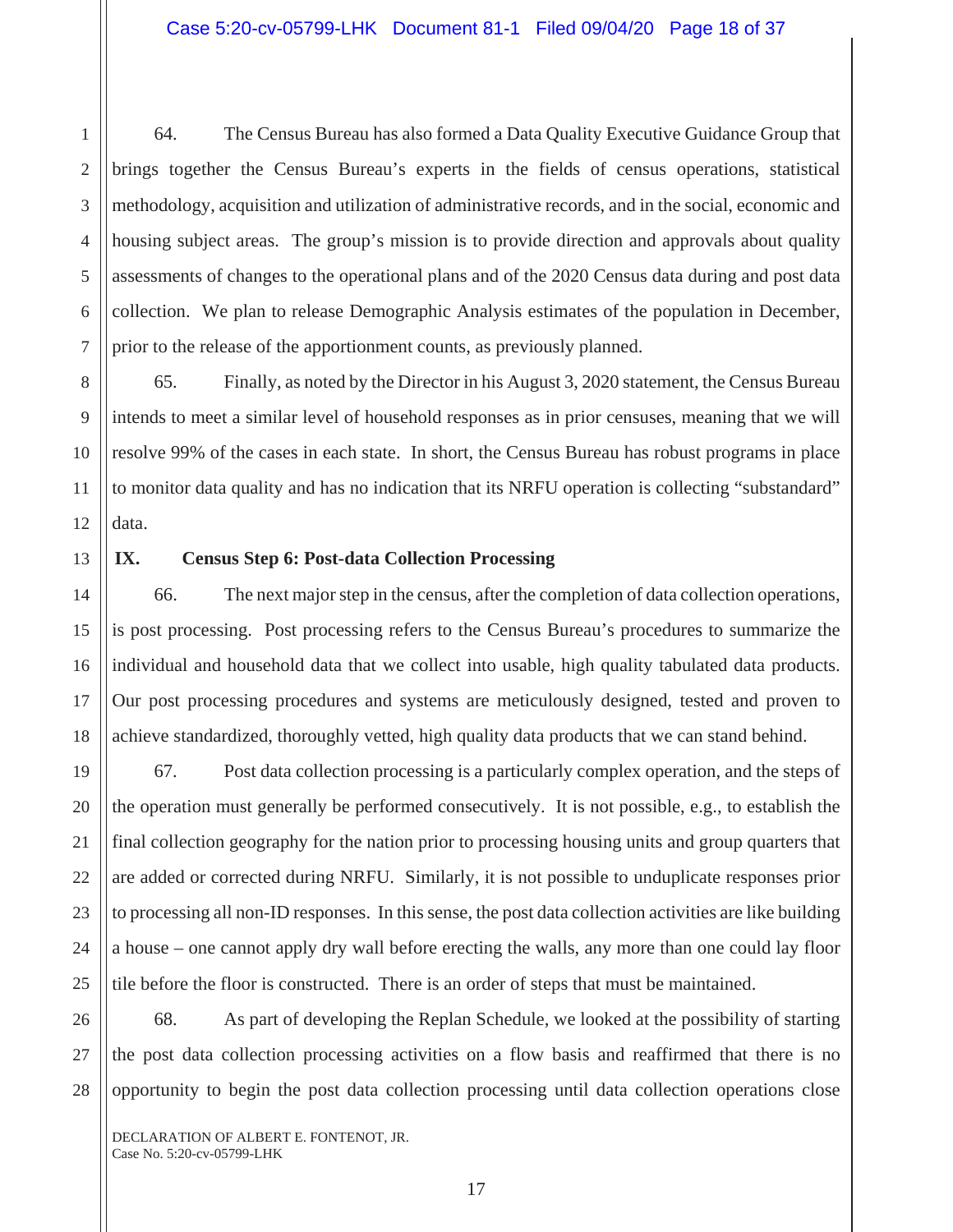1 2 3 4 5 everywhere. For example, we cannot begin processing in one region of the country while another region is still collecting data. This is true because the first post processing step is geographic processing, which cannot begin until the entire universe is determined. Geographic processing is key because we must tabulate census results at the block level and then build to higher levels of geography such as block groups, tracts, counties, and states.

6 7 69. The information below provides additional detail about the post data collection activities under the Replan Schedule.

- A. Incorporate address updates from the field data collection operations into MAF/TIGER
- 10 11 12 13 14 15 16 17 18 19 Original Dates: February 10 – August 10, 2020 Replan Dates: February 6– September 24, 2020 During the data collection operations, the census field staff can update address and physical location information and add addresses. These updates are incorporated into our address and geo-spatial MAF/TIGER databases. Once updated, each address must be associated to the correct state, county, tract, block group and block. Since it is critical to associate each address to the correct geography, we verify that the address and geo-spatial updates are incorporated correctly.
	- B. Produce the Final Collection Geography MAF/TIGER Benchmark Original Dates: August 14 – September 1, 2020

Replan Dates: September 5 – 25, 2020

In preparation for the producing the final collection geography data files needed for producing the apportionment counts and redistricting data products, we create a benchmark of MAF/TIGER, which is a snapshot of the databases.

C. Produce the Final Collection Address Data Products from MAF/TIGER

Original Dates: September 2 – 14, 2020

Replan Dates: September 26 – Oct 14, 2020

DECLARATION OF ALBERT E. FONTENOT, JR. Case No. 5:20-cv-05799-LHK

8

9

20

21

22

23

24

25

26

27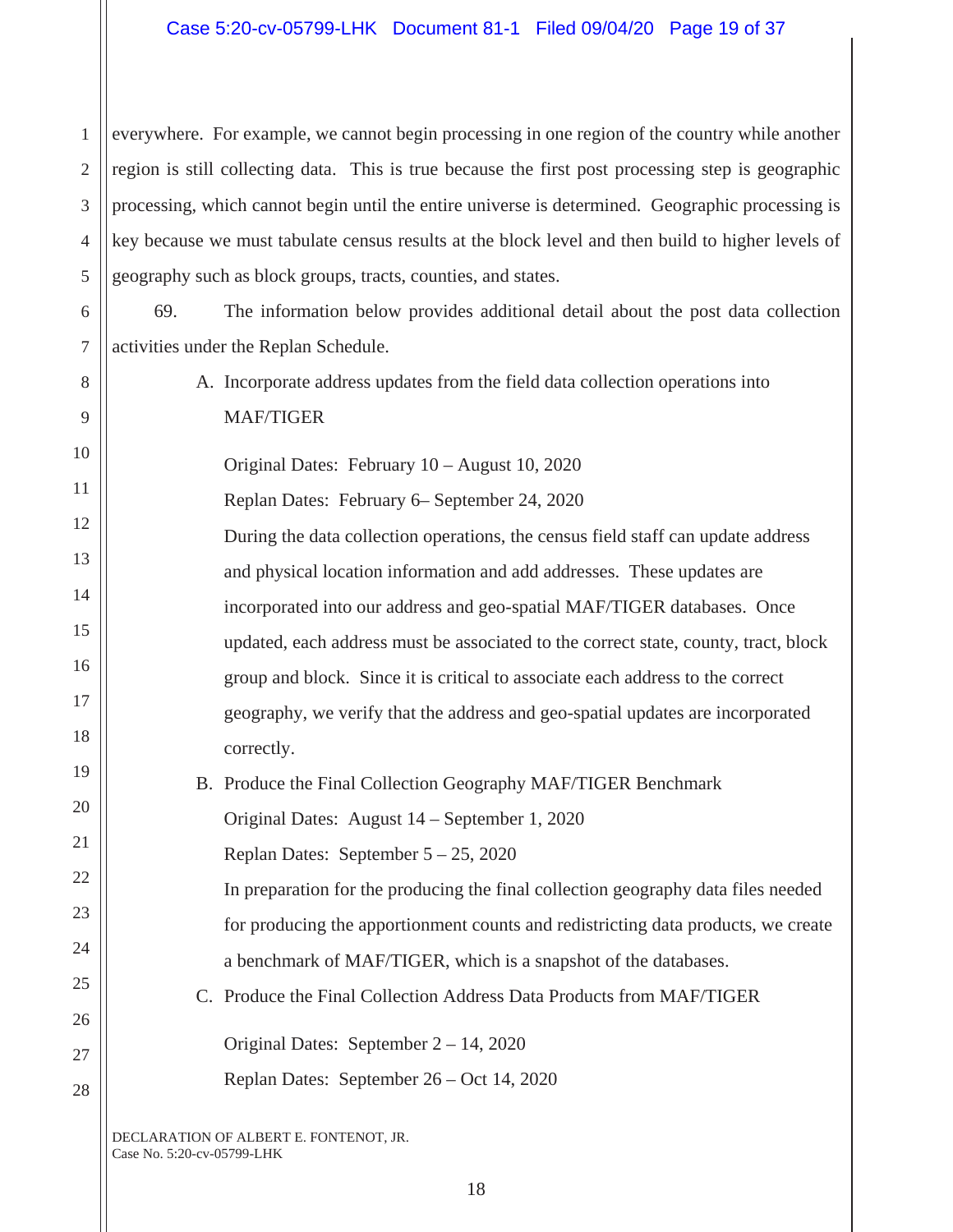Once the benchmark has been created, the final collection geographic data files are produced and verified.

D. Produce and review the Decennial Response File 1 (DRF1)

Original Dates: September 15 – October 14, 2020 Replan Dates: October 14– November 8, 2020 The verified final collection geography data are integrated with the response data. Integration of these data is also verified to ensure accuracy. The next set of

activities involves the standardization of the collected information.

First we determine the final classification of each address as either a housing units or a group quarters facility. Addresses can change from a housing unit to group quarters and vice versa. Initial status is set at the start of the data collection operations as either a housing unit or group quarters. During the enumeration operations, we collect information that informs us on the classification. For a small number of addresses the classification may change, for example a housing unit may have been turned into a small group home. Based on the information collected we determine the status of every address as either a housing unit of group quarters.

Next, we identify each unique person on the housing unit returns.

As part of NRFU operation, we conduct a reinterview of a sample of cases to ensure quality. We incorporate the results of the reinterview.

As part of the Internet self-response option and telephone operation, respondents can provide their data without their Census Identification Number (ID). These cases are assigned an ID which associates them to the final collection geography.

- Some group quarters will provide the information electronically. These files can contain duplicate records, so we need to remove the duplicates.
- We also determine the population count for all group quarters.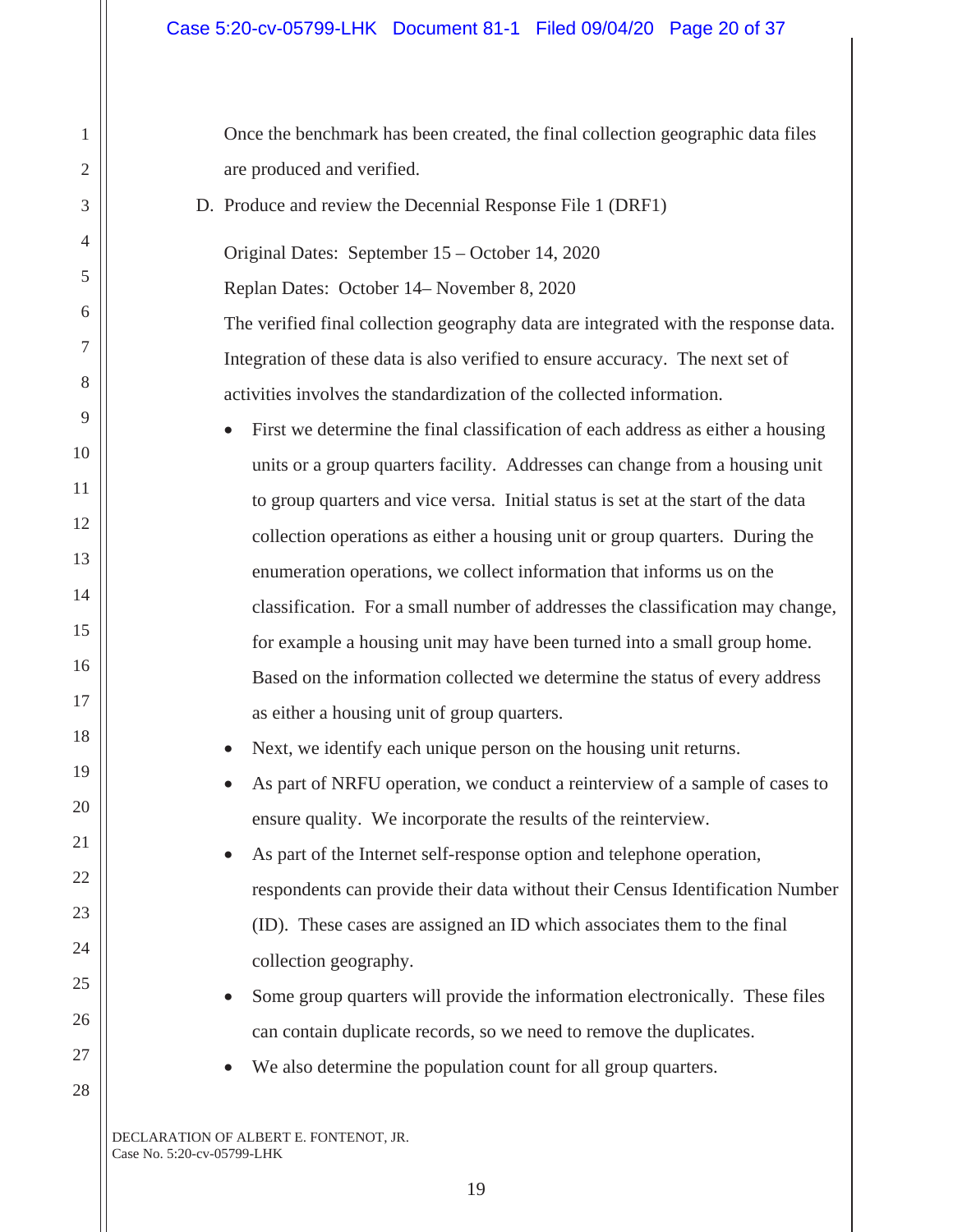| 1              | We collect data in many ways, for example on-line, over the phone, on a                   |
|----------------|-------------------------------------------------------------------------------------------|
| $\mathfrak{2}$ | paper questionnaire, electronic administrative files, and in person using an              |
| 3              | electronic questionnaire. As a result, we need to standardize the responses               |
| 4              | across the modes of collection.                                                           |
| 5              | Finally, for the operations that collect data on a paper questionnaire, some<br>$\bullet$ |
| 6              | housing units have more people than can fit on one paper questionnaire. The               |
| 7              | census field staff will use multiple paper questionnaires to enumerate the                |
| 8              | house. These continuation forms are electronically linked to form one                     |
| 9              | electronic form.                                                                          |
| 10             | E. Produce and review the Decennial Response File 2 (DRF2)                                |
| 11             | Original Dates: October 14 – November 4, 2020                                             |
| 12             | Replan Dates: November $9 - 30$ , 2020                                                    |
| 13             | Once the previous step has been verified, we incorporate the results from the Self-       |
| 14             | Response Quality Assurance operation. As part of the group quarters operations,           |
| 15             | we enumerate domestic violence shelters. Their locations and data are high                |
| 16             | sensitive and are handled with special procedures both in the field and in                |
| 17             | processing. Their data are incorporated at this point in the process. Finally, for a      |
| 18             | small number of addresses we receive multiple returns, for example where one              |
| 19             | person in a house completes the form on-line, and other completes the paper               |
| $20\,$         | questionnaire. For these cases, we select a form that will be used as the                 |
| 21             | enumeration of record.                                                                    |
| 22             | Produce and review the Census Unedited File (CUF)<br>Е.                                   |
| 23             |                                                                                           |
| 24             | Original Dates: November $4 - 30$ , 2020                                                  |
| 25             | Replan Dates: December $1 - 14$ , 2020                                                    |
| 26             | Once the previous step has been verified, we incorporate administrative records           |
| 27             | data as the response data for housing units were we do not have an enumeration            |
| 28             | and have high quality administrative records data. Next we determine the status           |
|                |                                                                                           |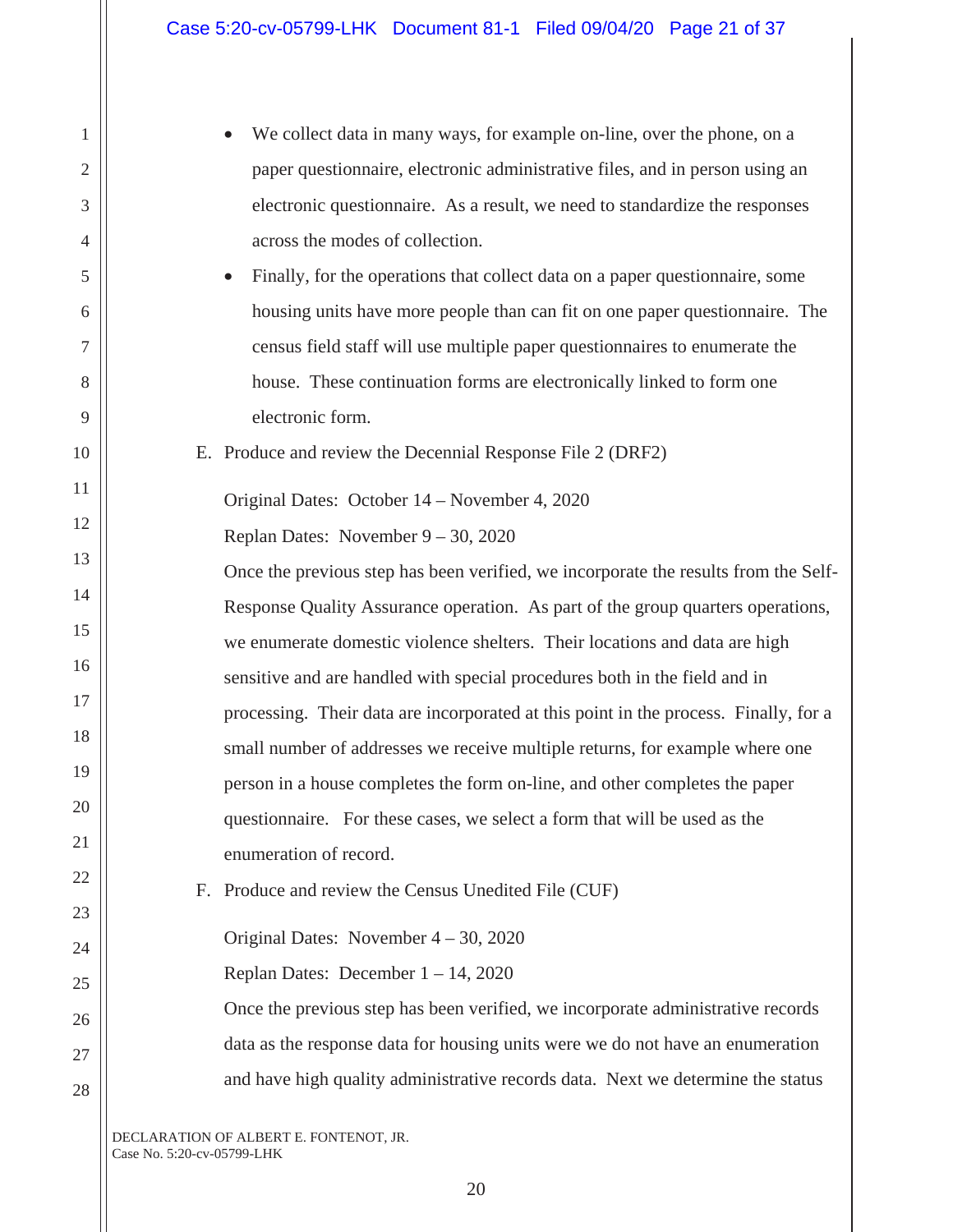for every housing unit as occupied, vacant or non-existent. Non-existent units are removed from future processing. For every occupied housing unit, the population count is determined. For each person with write-in responses to the race and Hispanic origin questions, we merge in the information from automated and clerical coding operations. The coding operations assign a numerical value to the write-in responses. At this point in the post-data collection activities, for every housing unit and group quarter their location (state, county, tract, block group and block) is assigned, their status (occupied, vacant or non-existent) is determined, and in occupied addresses the number of persons is known. In addition, at the person level the demographic information (relationship, age, date of birth, sex, race and Hispanic origin along with write-in code values) and at the housing unit level housing information (tenure) is determined. For the majority of these items, the respondent provided the information. However, for a small number of people and addresses the information may be missing or inconsistent with other provided information, for example the Person 1's spouse is five years old. The result of these processes is a file that contains records for every housing unit and group quarters along with person records for the people associated with the addresses. Note that some of the demographic information and response to the tenure question may be missing.

G. Produce, review and release the Apportionment Counts

Original Dates: December 1 – 28, 2020

Replan Dates: Dec 15- 31, 2020

Once the CUF has been verified, the process goes down two paths. The first path is to determine the apportionment counts. Since every housing unit and group quarters has a population count and linked to a state, we can tabulation the state level population counts. In addition, we merge in the count of the Federally Affiliated Overseas population and the results of the Enumeration of Transitory Locations for each state. To ensure accuracy in the apportionment numbers, the

DECLARATION OF ALBERT E. FONTENOT, JR. Case No. 5:20-cv-05799-LHK

1

2

3

4

5

6

7

8

9

10

11

12

13

14

15

16

17

18

19

20

21

22

23

24

25

26

27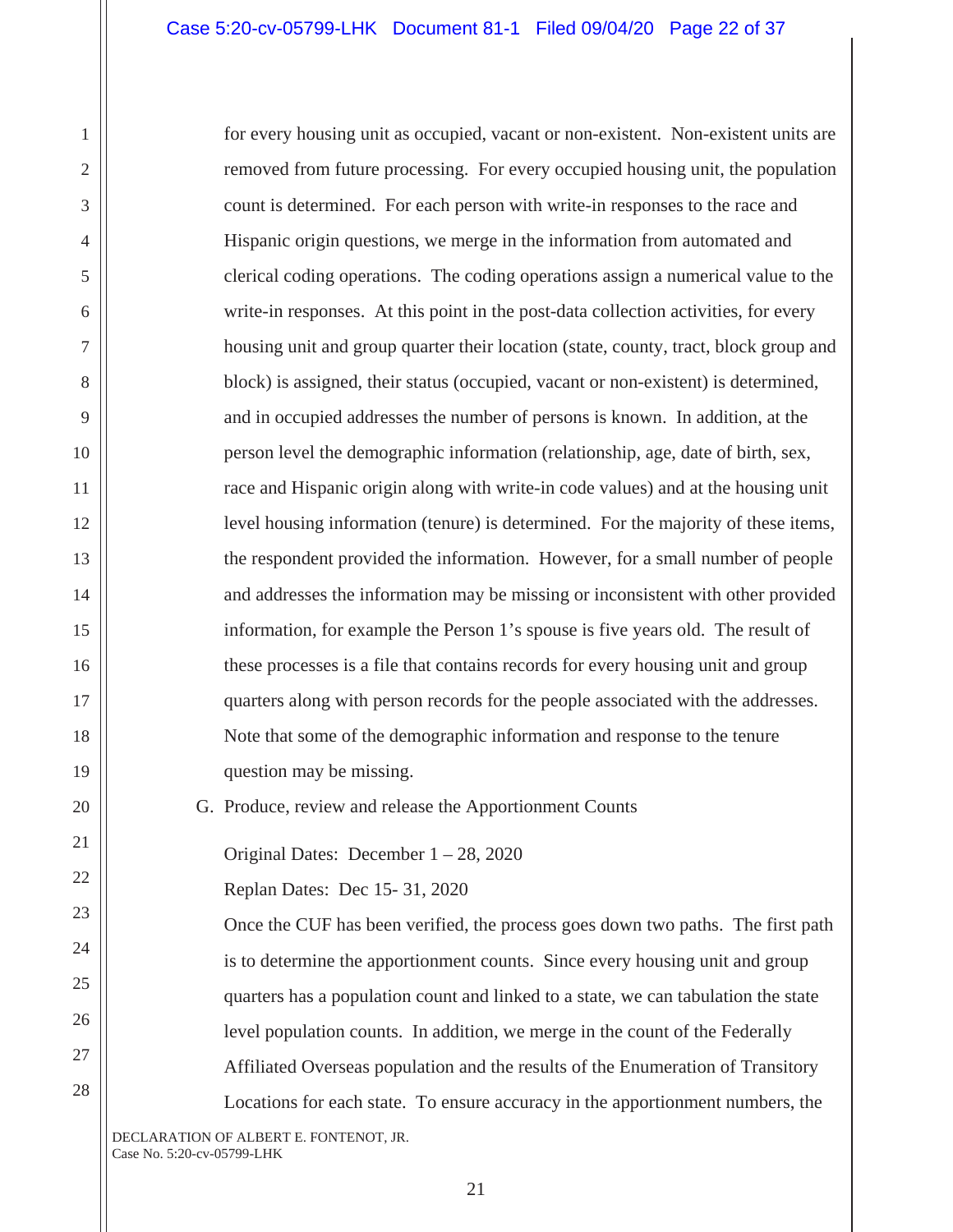state counts including the overseas population and apportionment numbers are verified by multiple independent ways. The results of the independent verifications are compared and reconciled, if necessary.

### **X. Census Step 0: Research and Testing of the 2020 Census Design**

70. The operational design of the 2020 Census, discussed above, has been subjected to repeated and rigorous testing. Given the immense effort required to conduct the census, the importance of the results, and the decade of work by thousands of people that goes into planning and conducting the decennial census, the Census Bureau expends a significant amount of effort to evaluate its planning and design to ensure that its operations will be effective in coming as close as possible to a complete count of everyone living in the United States. Design and testing of the 2020 Census was an iterative process: after each test, we revised our plans and assumptions as necessary.

71. Below are eight significant tests conducted prior to the 2020 Census. Seven of the tests listed below directly contributed to the support of the NRFU operational design or the infrastructure needed to support it. The eighth test pertained to In-Field Address Canvassing.

> A. **2013 Census Test.** The 2013 Census Test explored methods for using administrative records and third-party data to reduce the NRFU workload. Key objectives of the 2013 Census Test included:

- i. Evaluate the use of administrative records and third-party data to identify vacant housing units and remove them from the NRFU workload;
- ii. Evaluate the use of administrative records and third-party data to enumerate nonresponding occupied housing units to reduce the NRFU workload;
- iii. Test an adaptive design approach for cases not enumerated with administrative records and third-party data; and
- iv. Test methods for reducing the number of enumeration contact attempts as compared with the 2010 Census.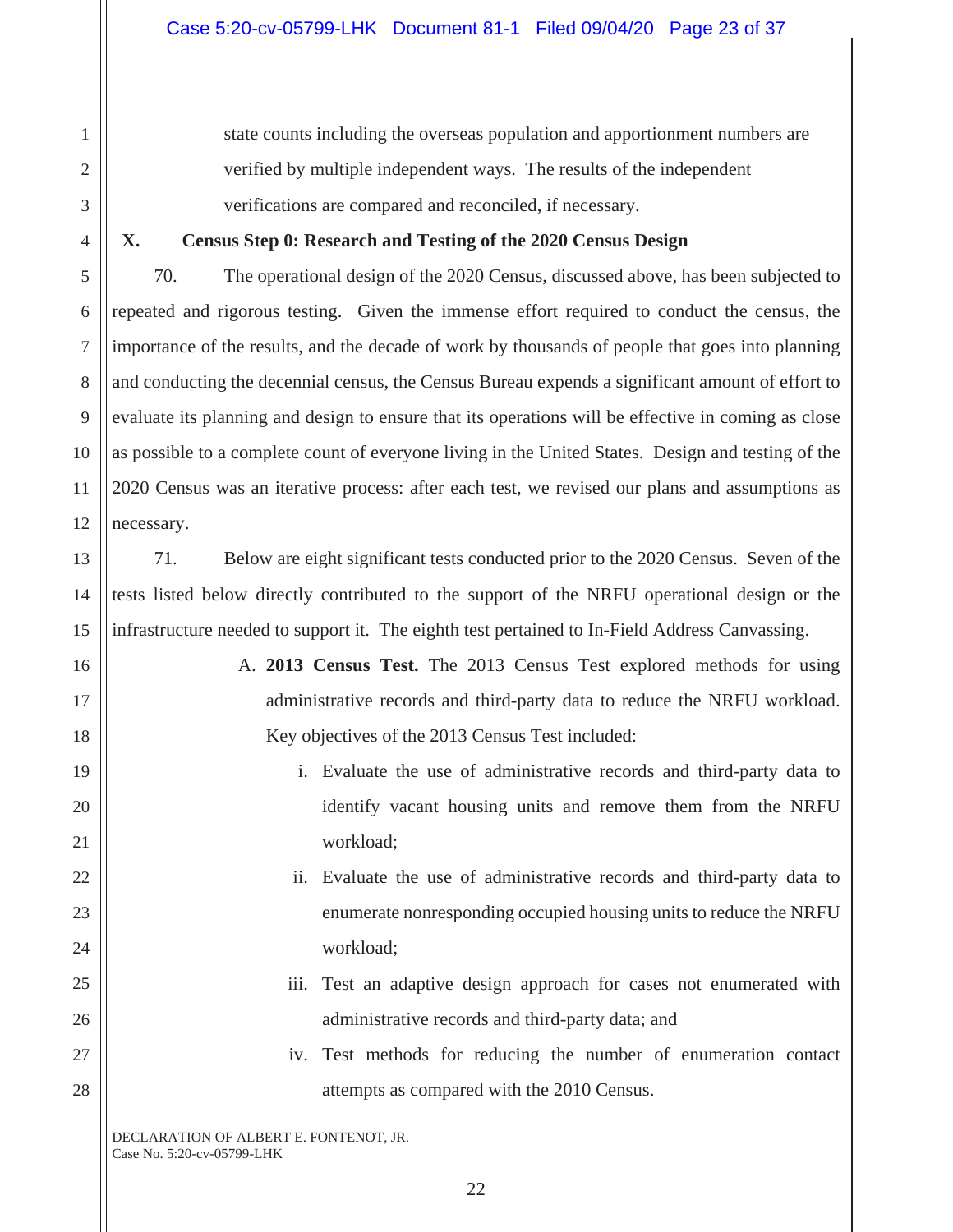- B. **2014 Census Test.** The 2014 Census Test built upon the results from the 2013 Census Test specific to administrative records and third-party data usage to reduce the NRFU workload. Key objectives of the 2014 Census Test included:
	- i. Testing various self-response modes, including the Internet, telephone, and paper, and response without a preassigned census identifier;
	- ii. Testing the use of mobile devices for NRFU enumeration in the field;
	- iii. Continuing to evaluate the use of administrative records and thirdparty data to remove cases (vacant and nonresponding occupied housing units) from the NRFU workload;
	- iv. Testing the effectiveness of applying adaptive design methodologies in managing the way field enumerators are assigned their work; and
	- v. Examining reactions to the alternate contacts, response options, administrative record use, and privacy or confidentiality concerns (including how the Census Bureau might address these concerns through micro- or macro-messaging) through focus groups.
- C. 2014 Human-in-the-Loop Simulation Experiment (SIMEX). Key findings included:
	- i. Determination that the field management structure could be streamlined and the supervisor-to-enumerator ratios increased;
	- ii. Messaging and alerts within the operational control system provided real-time and consistent communication; and
	- iii. Smartphones were usable by all people—even those with little technology experience were able to adjust and adapt.
- D. **2015 Optimizing Self-Response Test.** The objectives of this test included:
	- i. Determining use of digital and target advertising, promotion, and outreach to engage and motivate respondents;

DECLARATION OF ALBERT E. FONTENOT, JR. Case No. 5:20-cv-05799-LHK

1

2

3

4

5

6

7

8

9

10

11

12

13

14

15

16

17

18

19

20

21

22

23

24

25

26

27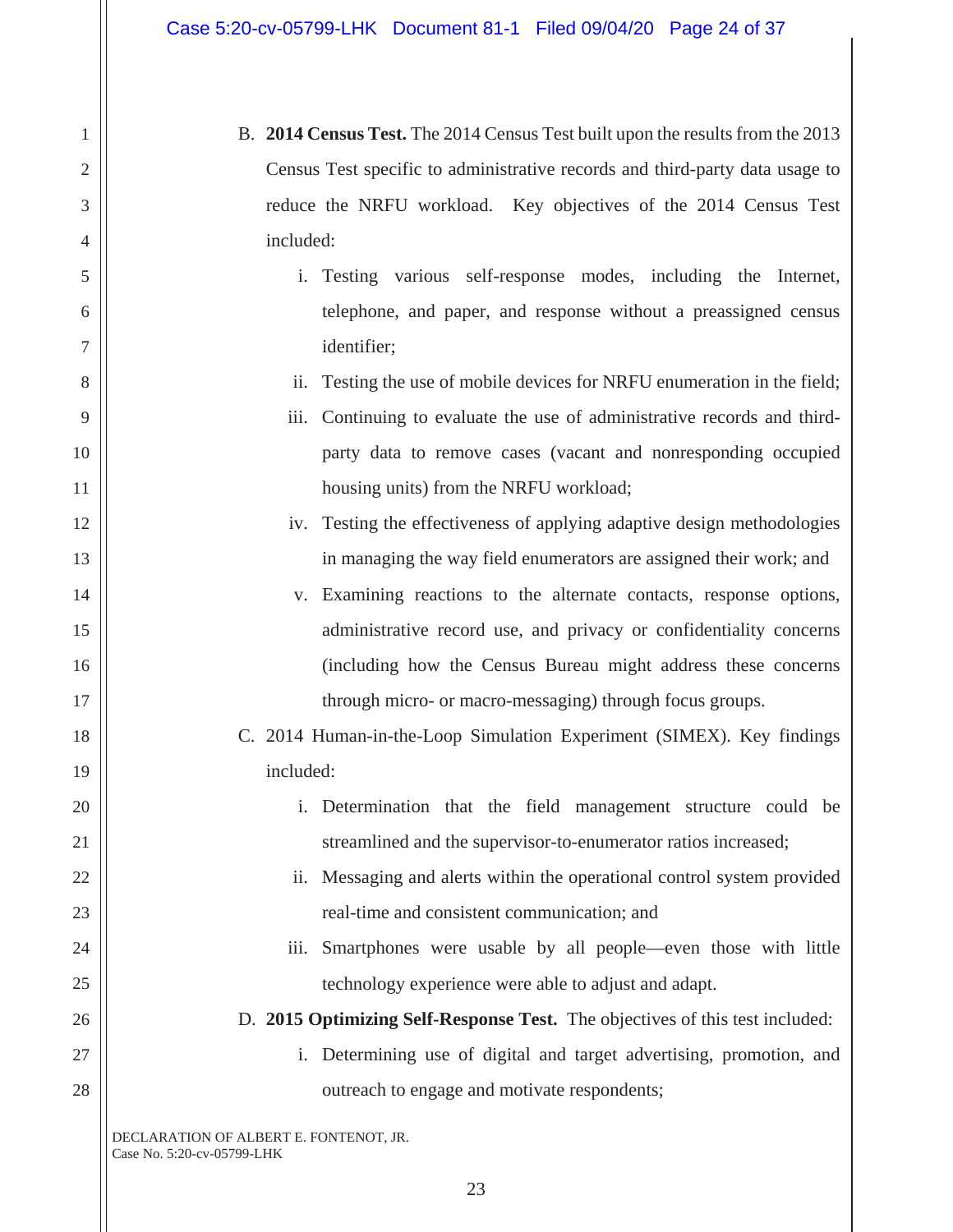- ii. Offering an opportunity to respond without a Census ID (Non-ID Processing) and determine operational feasibility and potential workloads around real-time Non-ID Processing; and
- iii. Determining self-response and Internet response rates.

E. **2015 Census Test.** The 2015 Census Test explored reengineering of the roles, responsibilities, and infrastructure for conducting field data collection. IT also tested the feasibility of fully utilizing the advantages of planned automation and available real-time data to transform the efficiency and effectiveness of data collection operations. The test continued to explore the use of administrative records and third-party data to reduce the NRFU workload. Key objectives included:

- i. Continue testing of fully utilized field operations management system that leverages planned automation and available real-time data, as well as data households have already provided to the government, to transform the efficiency and effectiveness of data collection operations;
- ii. Begin examining how regional offices can remotely manage local office operations in an automated environment, the extent to which enumerator and manager interactions can occur without daily face-toface meetings, and revised field staffing ratios;

iii. Reduce NRFU workload and increase productivity with the use of administrative records and third-party data, field reengineering, and adaptive design; and

- iv. Explore reactions to the NRFU contact methods, administrative records and third-party data use, and privacy or confidentiality concerns.
- F. **2016 Census Test.** The 2016 Census Test tested different supervisor-toenumerator staffing ratios and incremental improvements and updates to the

DECLARATION OF ALBERT E. FONTENOT, JR. Case No. 5:20-cv-05799-LHK

1

2

3

4

5

6

7

8

9

10

11

12

13

14

15

16

17

18

19

20

21

22

23

24

25

26

27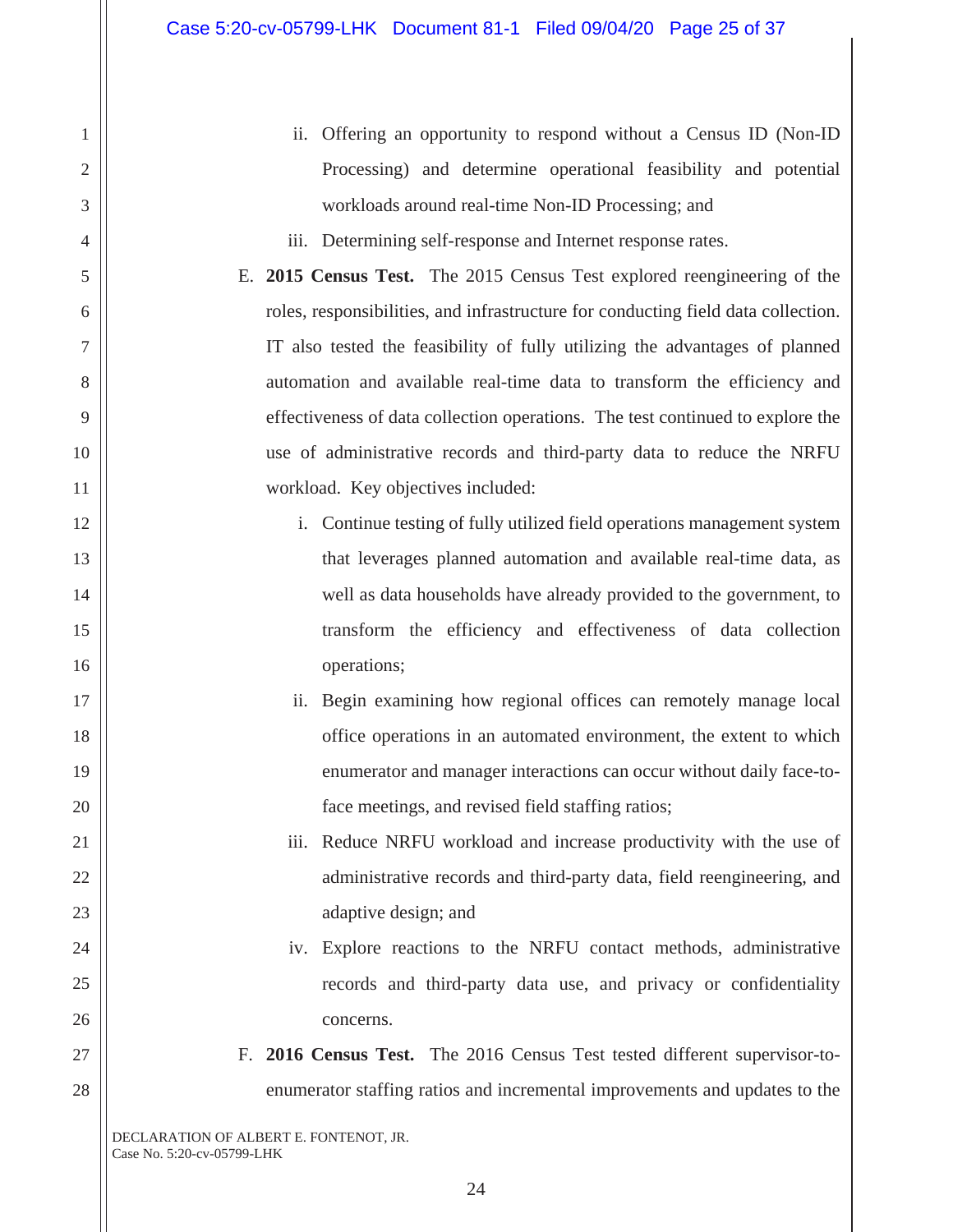field data collection software that guided an enumerator through interviews. The 2016 Census Test also allowed the continued evaluation of the use of administrative records to reduce the NRFU workload. Key NRFU objectives included:

- i. Refining the reengineered field operations;
- ii. Refining the field management staffing structure;
- iii. Testing enhancements to the Operational Control System and field data collection application; and
- iv. Testing scalability of Internet and Non-ID Processing during selfresponse using enterprise solutions.

Objectives related to self-response included:

- i. Testing provision of language support to Limited English Proficient populations through partnerships and bilingual questionnaires;
- ii. Testing the ability to reach demographically diverse populations;
- iii. Testing deployment of non-English data collection instruments and contact strategies; and
- iv. Refining Real-Time Non-ID processing methods, including respondent validation.
- G. **2018 End-to-End Census Test.** The 2018 End-to-End Census Test focused on the system and operational integration needed to support the NRFU operation. Nearly all 2020 system solutions supporting the NRFU operation were deployed. The test also allowed continued evaluation of the NRFU contact strategy. The objectives of this test included:
	- i. Testing and validating 2020 Census operations, procedures, systems, and field infrastructure together to ensure proper integration and conformance with functional and nonfunctional requirements.
- **H. Address Canvassing Test (conducted in the fall of 2016).** The Address Canvassing Test examined the effectiveness of the In-Office Address

DECLARATION OF ALBERT E. FONTENOT, JR. Case No. 5:20-cv-05799-LHK

1

2

3

4

5

6

7

8

9

10

11

12

13

14

15

16

17

18

19

20

21

22

23

24

25

26

27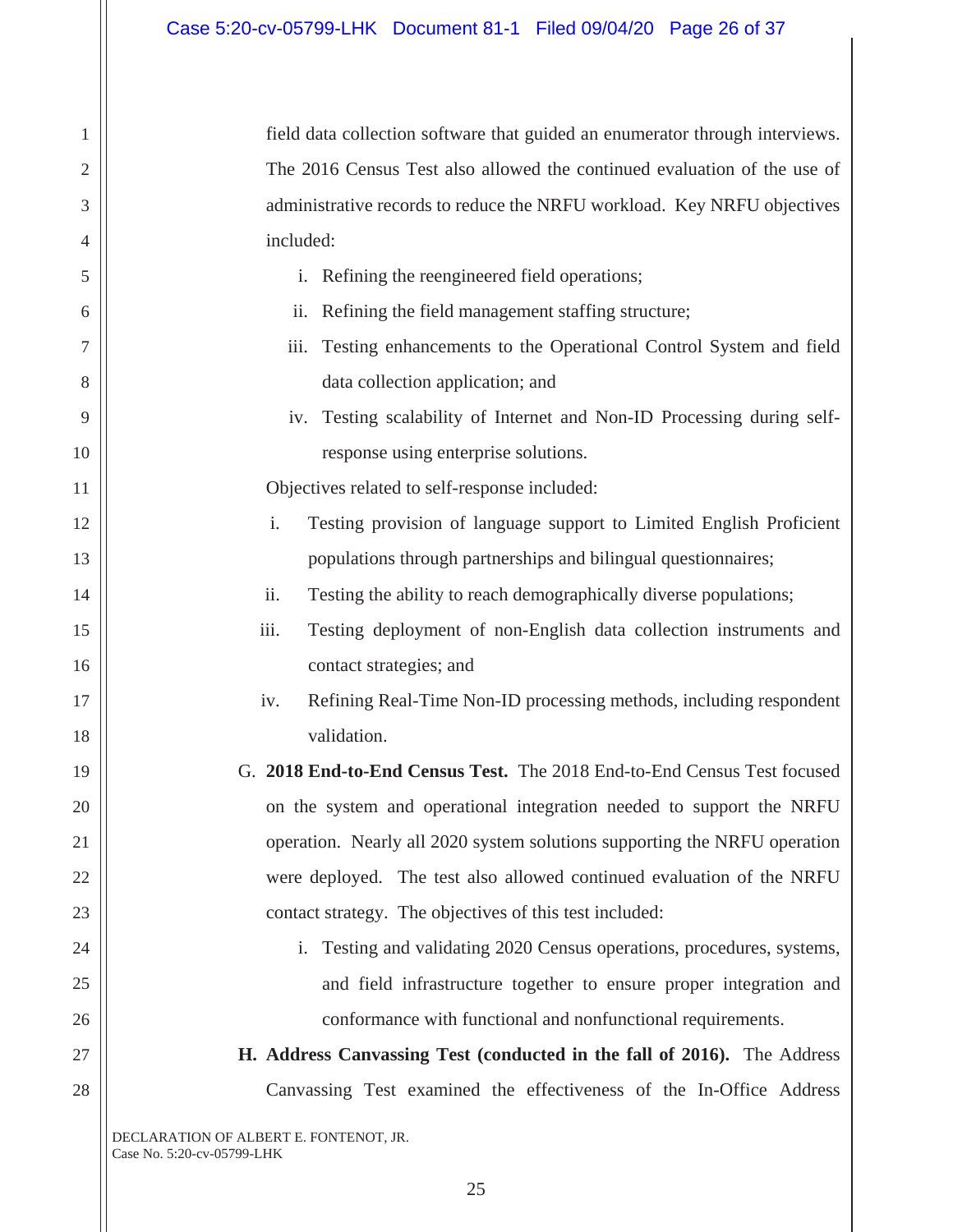Canvassing through the results of the In-Field Address Canvassing. The objectives of the test included:

- **i.** Implementing all In-Office Address Canvassing processes;
- ii. Evaluating the effectiveness of online training for field staff;
- **iii.** Measuring the effectiveness of In-Office Address Canvassing through In-Field Address Canvassing; and
- **iv.** Integrating multiple information technology applications to create one seamless operational data collection, control, and management system.

### **XI. Current Status of 2020 Census Operations**

1

2

3

4

5

6

7

8

9

10

11

12

13

14

15

16

17

18

19

20

21

22

23

24

25

26

27

28

72. As of September 2, 2020, over 96 million households, 65 percent of all households in the Nation, have self-responded to the 2020 Census. Combining the households that selfresponded with those that field staff have enumerated under NRFU reveals that as of September 1, 2020 the Census Bureau has enumerated 84 percent of the nation's housing units.

73. The Census Bureau is now roughly 3 ½ weeks into the 7 ½ week schedule for conducting the NRFU operation. Under the Replan Schedule, NRFU is scheduled to last  $7\frac{1}{2}$ weeks, not 6 weeks as some of Plaintiffs' declarations state. As of September 1, 2020, we have completed roughly 60% of the NRFU workload. We were helped in achieving this result by the fact that we got a "head start" on data collection by beginning NRFU at select offices in July at a "soft launch." When we began NRFU in all areas on August 9 we had already enumerated over 3 million households. Additionally, over 80% of the households in 40 states have been enumerated

74. While the number of enumerators hired and deployed has not been at the level anticipated, current progress indicates that we will nonetheless be able to complete NRFU before September 30. We currently have over 235,000 enumerators actively deployed, and we are conducting continuous replacement training sessions to increase that number.

75. The productivity rate for our enumerators thus far is substantially above the planned rate. Our plans assumed a productivity rate of 1.55 cases/hour, and 19 hours/week average hours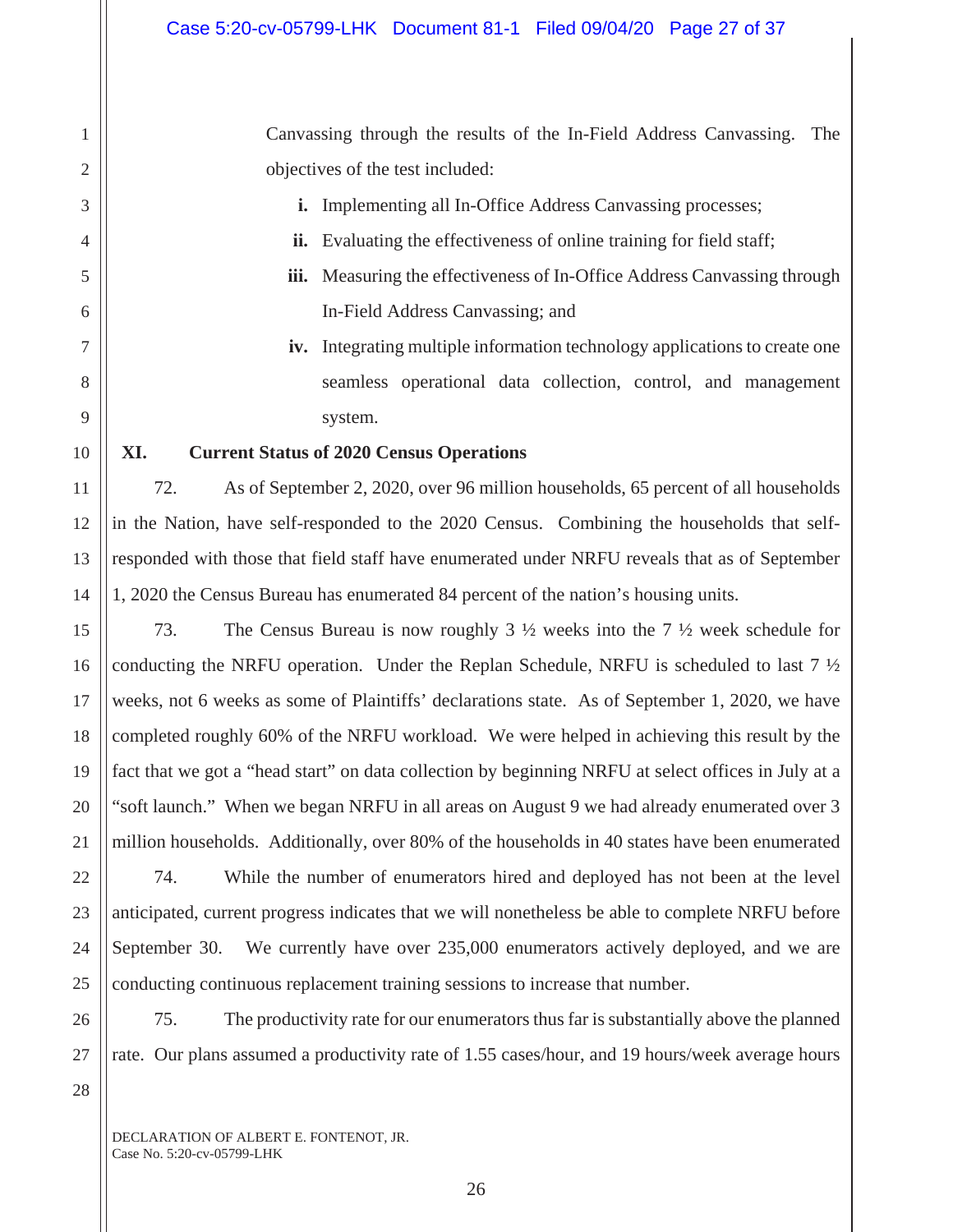worked, whereas as of September 1, 2020 we have experienced a productivity rate of approximately 2.32 cases/hour, and 20.1 hours/week averaged work hours.

76. In sum, at our current rate we anticipate being able to conclude NRFU data collection no later than September 30, 2020.

### **XII. Replanning the Census – Multiple Times**

1

2

3

4

5

6

7

8

9

10

11

12

13

14

17

27

77. The Census Bureau's planning for the 2020 Census was, in my professional opinion, excellent. Our plan was comprehensive and thoroughly tested. In March 2020, however, it became clear that COVID-19 was a serious health issue, and we were forced to change our plans around the time we began our self-response operation.

78. On March 18, 2020 the Census Bureau initially announced a two-week suspension of field operations to protect the health and safety of our employees and the American public because of the COVID-19 Pandemic. Self-response continued during this period through Internet, telephone and paper questionnaires. On March 28, 2020 the Census Bureau announced an additional two week suspension, until April 15, 2020.

15 16 18 19 20 21 22 23 24 25 26 28 79. At that time the career professional staff at the Census Bureau undertook the project of replanning each of the field operations based on our best predictions of when we could safely begin sending staff into the field to interact with the public. On April 13, 2020 staff finalized the plan to adjust field operations, and I presented the plan to the Secretary of Commerce and Department of Commerce management. The plan involved delaying our key high personal contact operations by 90 days. Update Leave, which had started on March 15 and been stopped because of COVID-19 on March 17, would resume pursuant to a new schedule beginning on June 13 and concluding on July 9. In-person Group Quarters operations which had been scheduled from April 2 – June 5 would be rescheduled from July 1 – September 3, and our largest field operation, NRFU, which was scheduled from May 13- July 31, would be moved to August 11- October 31. We rescheduled self-response to conclude with the end of Field Operations so instead of ending on July 31 as indicated in the original plan, it was extended to October 31. This schedule required Congress to provide legislative relief from the statutory deadlines of December 31, 2020, for the submission of the Apportionment counts to the President, and March 31, 2021, for the delivery of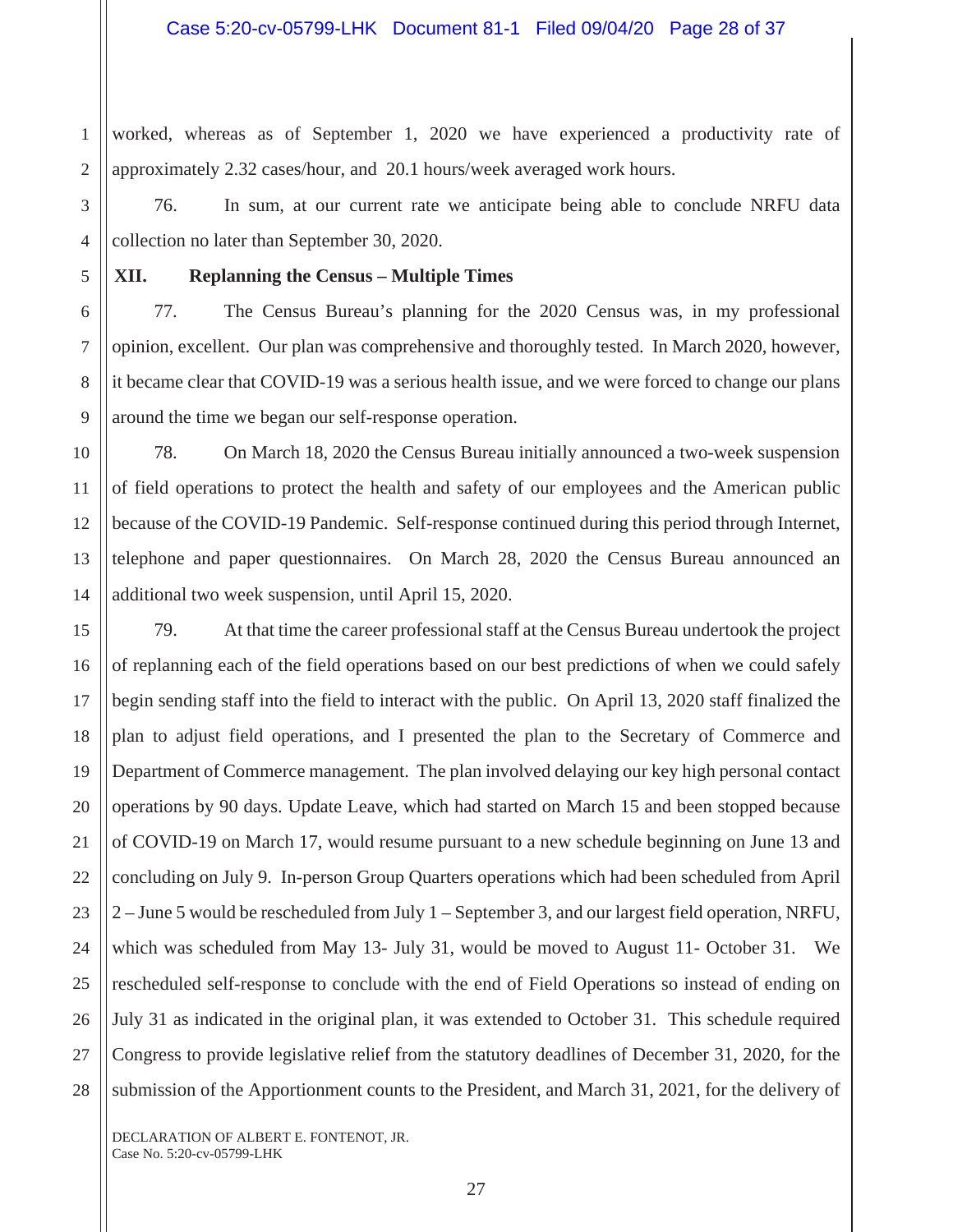redistricting data to the states. A request statutory relief from Congress was made for 120 days to enable us to complete the field operations and post enumeration processing.

3 4 5 6 7 8 9 80. On April 13, 2020, the Secretary of Commerce and the Director jointly announced the new Census Schedule and stated that they would seek statutory relief from Congress of 120 additional calendar days. This new schedule set a completion date for field data collection and self-response of October 31, 2020. For clarity, I will refer to this as "the COVID Schedule." The COVID Schedule assumed Congressional action and called for the delivery of apportionment counts to the President by April 30, 2021 (120 days after the statutory deadline) and redistricting data files to the states no later than July 31, 2021.

81. Once it became apparent that Congress was not likely to grant the requested statutory relief, in late July the career professional staff of the Census Bureau began to replan the Census operations to enable Census to deliver the apportionment counts by the Statutory deadline of December 31, 2020. On July 29, the Deputy Director informed us that the Secretary had directed us, in light of the absence of an extension to the statutory deadline, to present a plan at our next weekly meeting on Monday, August 3, 2020 to accelerate the remaining operations in order to meet the statutory apportionment deadline. I gathered all the senior career Census Bureau managers responsible for the 2020 Census at 8:00 a.m. on Thursday, July 30 and instructed them to begin to formalize a plan to meet the statutory deadline. At that time I consulted with the Associate Director of Communications and we directed that the COVID Schedule be removed from our website while we replanned. We divided into various teams to brainstorm how we might assemble the elements of this plan, and held a series of meetings from Thursday to Sunday. We developed a proposed replan that I presented to the Secretary on Monday August 3.

28

1

2

10

11

12

13

14

15

16

17

18

19

20

21

82. In developing the proposed replan we considered a variety of options and evaluated risk for each suggested time-saving measure. We evaluated the risks and quality implications of each suggested time-saving measure and selected those that we believed presented the best combination of changes to allow us to meet the statutory deadline without compromising quality to an undue degree. The challenge was to shorten the field data collection operation by 30 days, and to conclude the post processing operation in only 3 months, as opposed to 5 months in prior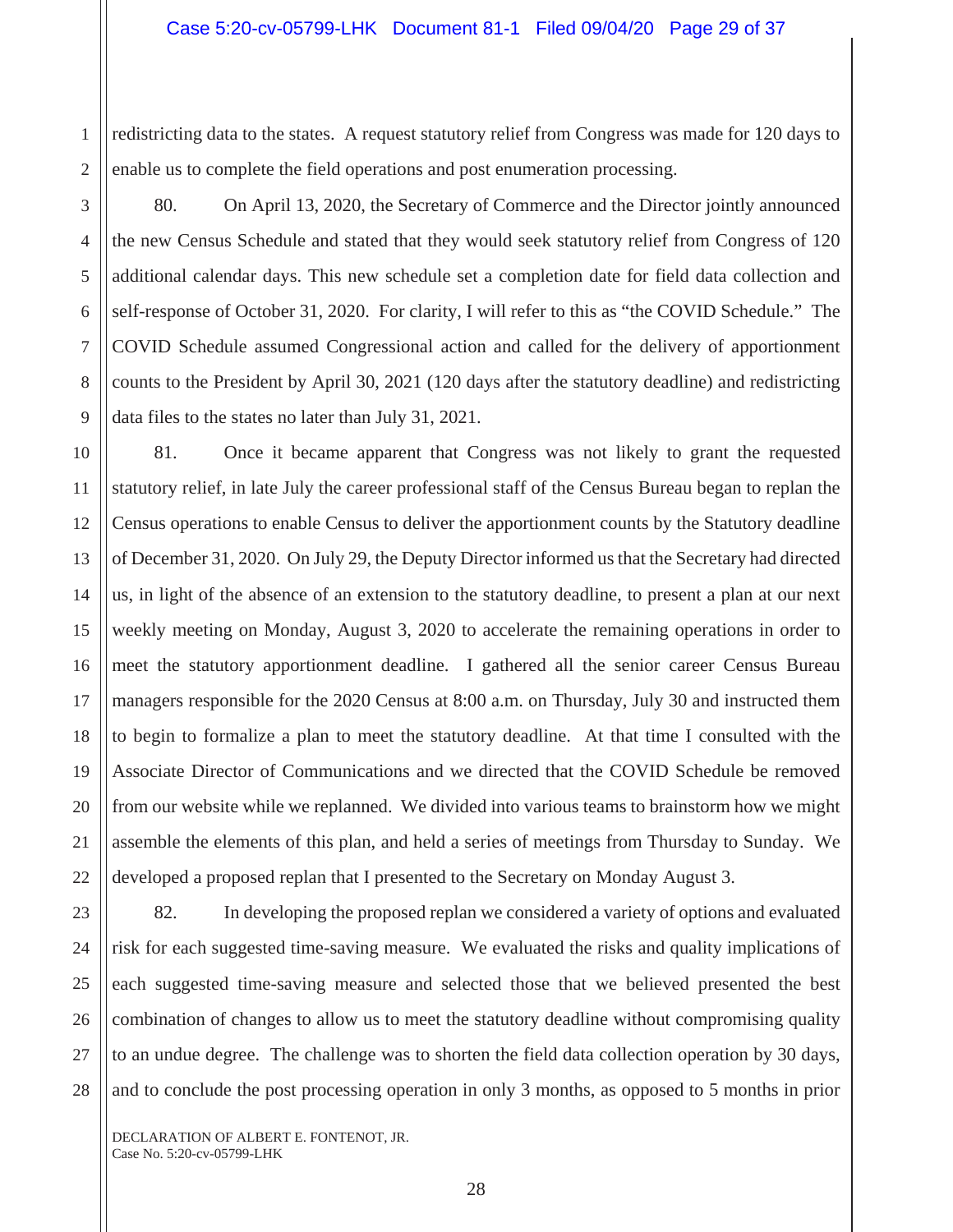1 2 3 4 5 6 7 8 9 10 11 12 schedules. We began with a review of the status of all field outreach operations, and assessed the impacts of possible revisions on the Census Bureau's ability to complete those operations within the compressed timeline. The six million housing units in the Update Leave Operation (which provides Census invitations to housing units that do not receive regular US mail) had been completed in early July, and we had received over two million self-responses and the remaining housing units would be moved into the NRFU operation to be visited by enumerators for personal interviewing. The Group Quarters enumeration operation which had begun on July 1st was on track to be completed on schedule by September 3, 2020 and would not be negatively affected by compressing the balance of the Field Schedule. The enumeration of persons staying in transitory locations (Campgrounds, RV parks, marinas and hotels without a home elsewhere) was scheduled to be conducted from September 3 – September 28. That operation could be conducted as planned within the replan schedule timeline.

19 20 22 83. The COVID-19 pandemic had precluded the Census Bureau from sending staff to conduct our Service Based Enumeration (SBE) operation. SBE is conducted at emergency and transitional shelters, soup kitchens and regularly scheduled food vans and targeted non-sheltered outdoor locations (TNSOL), and is designed to insure that people experiencing homelessness are counted); it was originally scheduled to be conducted March 30-April 2. We had conducted an extensive consultation in May and early June with a panel of 67 national service providers, federal and state agencies to determine the best time frame to conduct this operation to best replicate the weather, migratory behaviors and other factors affecting this population. The overwhelming consensus of the stakeholders, and the input from Census experts, was that the best time to conduct this operation would be mid-late September. Based on that stakeholder consultation we selected September 22-24 to conduct the SBE and TNSOL operations with appointments made with service providers in early September. A review of this operation indicated that we could conducted it in the replan as currently scheduled without disruption.

26 27 28 84. We also reviewed NRFU, our largest and most critical operation. The Census Bureau had conducted soft launches of all our major operations (during a soft launch a small portion of the operation starts early to insure that all the planned and tested systems work as

DECLARATION OF ALBERT E. FONTENOT, JR. Case No. 5:20-cv-05799-LHK

13

14

15

16

17

18

21

23

24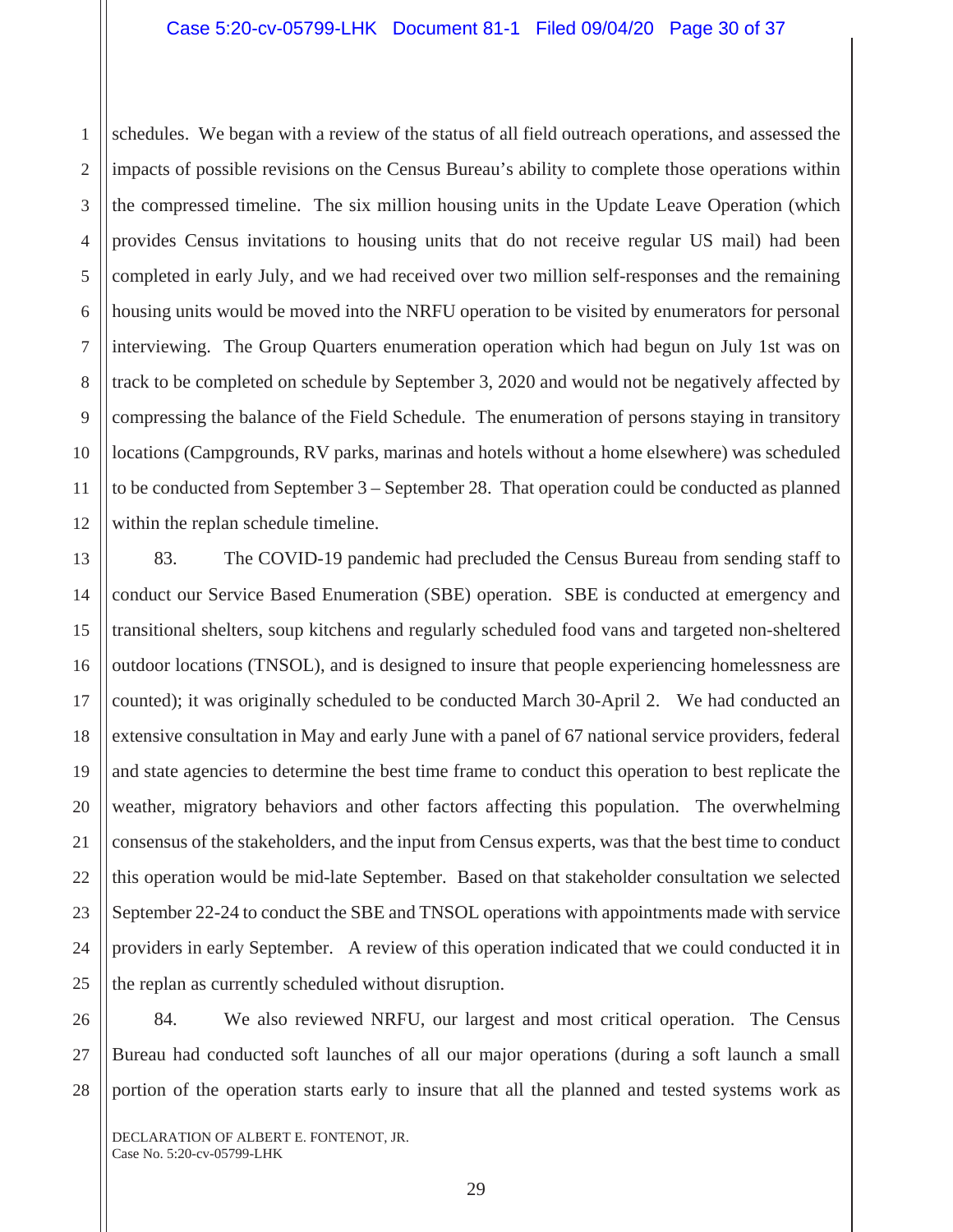2 3 4 designed under real field conditions with real respondents and actual newly hired temporary employees). The NRFU Soft Launch was planned with six offices that could be safely started based on COVID risk profiles (developed using CDC, HHS, State and Local health guidance), availability of staff, and provisioning of Personal Protective Equipment. The original plan was to begin the operation in one office from each of our six regions starting on July 16th (Cycle 1a) and to follow on July 23rd (Cycle 1b - one week later) with six additional offices picked from coastal areas that would be prone to Hurricane risk. As the plan developed we were unable to take offices from all of the areas in the original plan because of high COVID risk and state and local stay at home orders, however we were able to select 6 offices for each cycle and these offices commenced NRFU field operations without incident on the planned dates. In early to mid July, as the pandemic controls began to be lifted, and our concerns grew over lack of action on a waiver of the December 31, 2020 apportionment statutory deadline, we decided to expand NRFU operations to all offices that could meet the safety, health, and staffing requirements – to start those offices in advance of the initial planned start date of August 11, 2020. We deployed NRFU operations in 35 additional offices on July 30, 2020 and 39 additional offices on August 6, 2020. We then made the decision to pull forward all remaining offices from August 11 to August 9. All ACOs had begun NRFU operations by August 9 and we had enumerated over 7.4 million housing units before the Replan Schedule's official start date of August 11.

85. Concurrent with the early start of NRFU operations, we observed higher levels of overall staff productivity resulting from the efficiency of the Optimizer (a software program that both schedules work for our enumerators and then routes them in the most effective routing). The increased productivity that we observed during the soft launch period was a factor in our ability to design the replanned field operations to end by September 30, 2020. The bonus plan to increase hours also contributed to our ability to create a replan to meet this deadline. We presented the Replan Schedule to the Secretary on August 3, he accepted it, and the Director announced it that same afternoon. For clarity, I will refer to this schedule as "the Replan Schedule."

86. The Replan Schedule intends to improve the speed of the NRFU operations without sacrificing completeness. Under the Replan Schedule, the Census Bureau has responded to the

DECLARATION OF ALBERT E. FONTENOT, JR. Case No. 5:20-cv-05799-LHK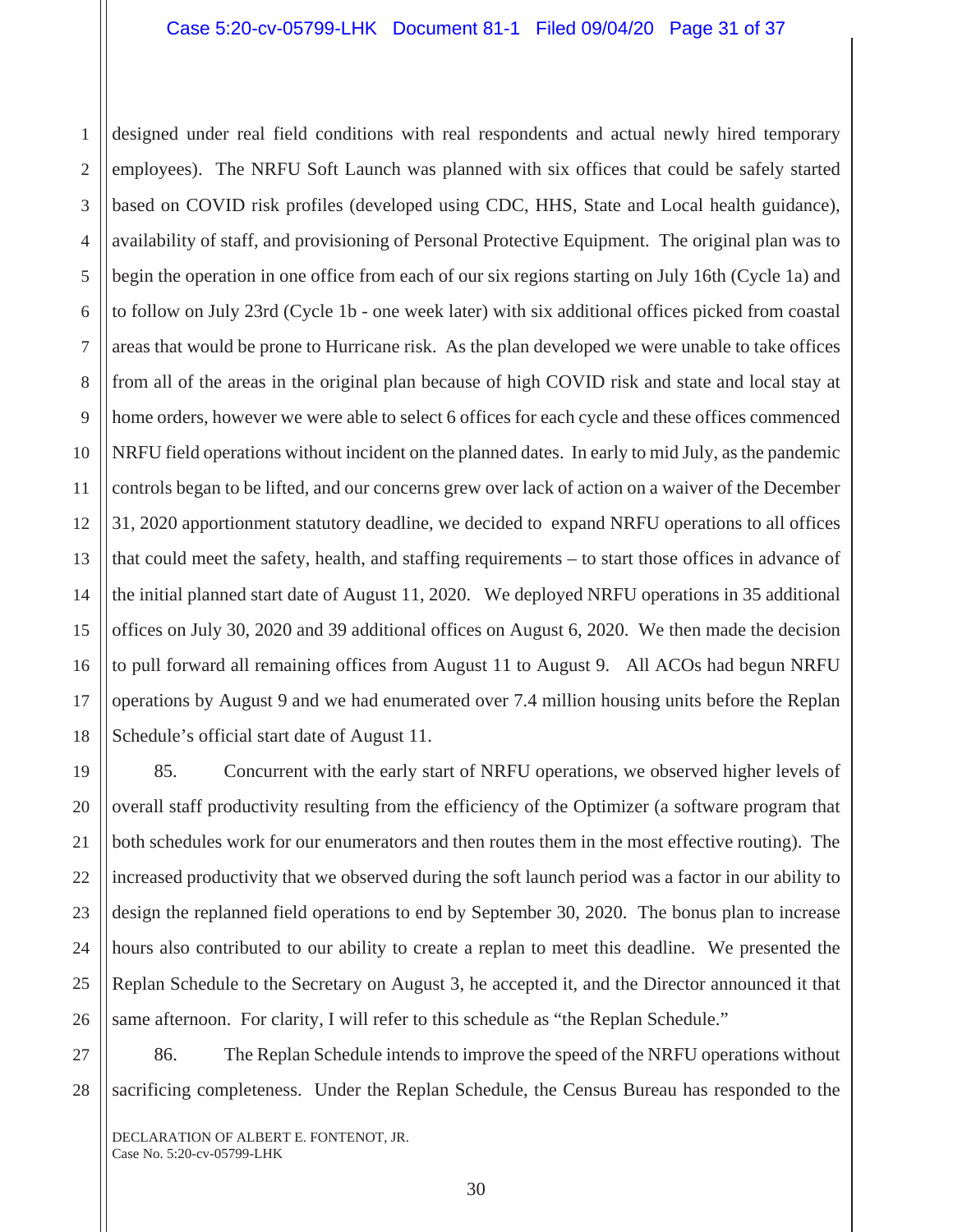1 2 3 4 5 6 7 shortened calendar period for NRFU operations by taking steps to increase the ability of its employees in the field to work as efficiently as possible. This involves increased hours of work per enumerator, spread across the total workforce, to get the same work hours as would have been done under the original time frame. We incentivize this behavior by providing monetary bonuses to enumerators in who maximize hours worked, and retention bonuses to those who continue on staff for multiple successive weeks. Successful completion of NRFU is dependent on hours worked, not days worked.

87. We have aimed to improve the effectiveness of our count by continuing to maintain an optimal number of active field enumerators by conducting additional training sessions, and keeping phone and tablet computer devices for enumeration in use for the maximum time possible, thereby decreasing the inefficiency created by training new enumerators.

88. The Census Bureau was able to adopt the Replan Schedule because the design of the 2020 Census allows a more efficient and accurate data collection operation in a shorter timeframe than was possible in the 2010 Census. Improvements that make this possible include use of our route and case optimization software, use of handheld devices, and streamlined processing. Additionally, it is worth noting that largely because of the schedule delays, the selfresponse period for the 2020 Census will be longer than the self-response period for the 2010 Census.

89. The Replan Schedule also necessitated some changes to the content and timing of our post processing operation. These changes include:

We shortened address processing from 33 to 20 days. This required eliminating 13 days of processing activities that will be deferred until the creation of the redistricting data products.

• We cancelled the internal independent review of the final list of addresses that will be used to tabulate 2020 Census data (what we call "the MAF Extract").

• We eliminated redundant quality control steps, and the multiple file deliveries that supported those steps, in order to enable a state-by-state flow of deliveries for processing.

28

8

9

10

11

12

13

14

15

16

17

18

19

20

21

22

23

24

25

26

27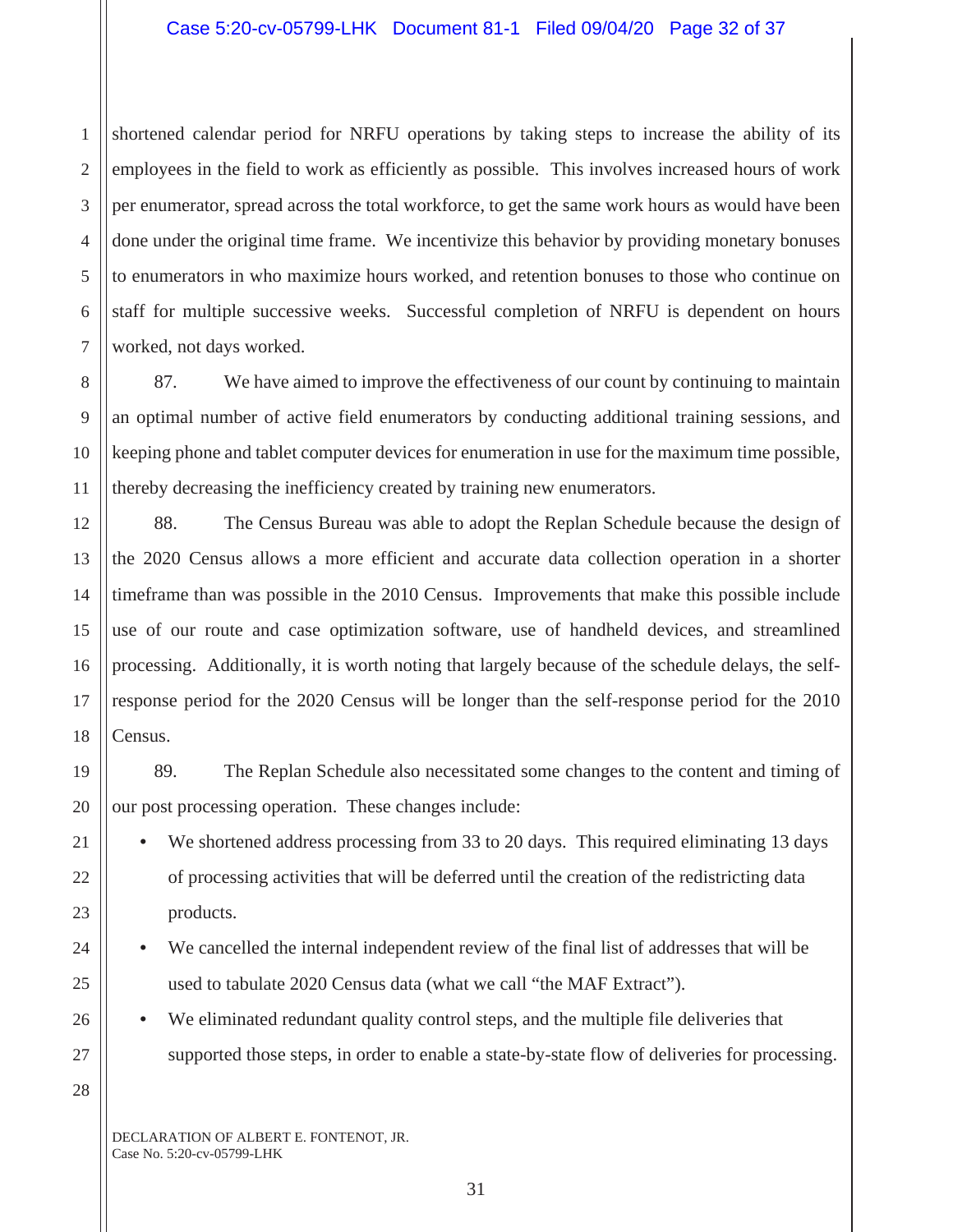(Previous procedures delivered data to the next step only when the entire country had been reviewed by multiple teams).

We optimized employee assignments to ensure maximum staff resource usage during this shortened production period – i.e., implemented a seven-day/week production schedule**.**

We compressed the time allotted for subject matter expert review and software error remediation, cutting 21 days from the schedule.

90. These changes increase the risk the Census Bureau will not identify errors during post processing in time to fix them.

91. Nevertheless, the Census Bureau is confident that it can achieve a complete and accurate census and report apportionment counts by the statutory deadline following the Replan Schedule. The 2020 Census operational design is tailored to enumerate all persons, including hardto-count populations.

92. The Census Bureau has kept the Office of Management and Budget informed about schedule developments for both the COVID Schedule and the Replan Schedule, and has filed nonsubstantive changes that have been published in the Federal Register. OMB was not required to approve the changes to the operational plan, nor did it. As with the 2018 Operational Plan, we did we not ask other agencies to review or approve either the COVID Schedule or Replan Schedule.

### **XIII. Impacts of Granting a Preliminary Injunction**

93. If the Court grants an injunction, the Census Bureau will need to replan the remaining census operations again. We cannot speculate at this point exactly how we will replan the remainder of the census, as the specific actions we take will depend on when the Court rules and the specifics of the ordered actions.

94. The timing of any Court order changing the schedule is particularly important, as stated in our filing on Wednesday, September 2, 2020, where we explained that the Census Bureau has already taken steps to conclude field operations. As I will explain further, the fact that we are concluding field operations in ACOs that have completed their workload is a normal part of the NRFU operation, and is not specific to the Replan Schedule.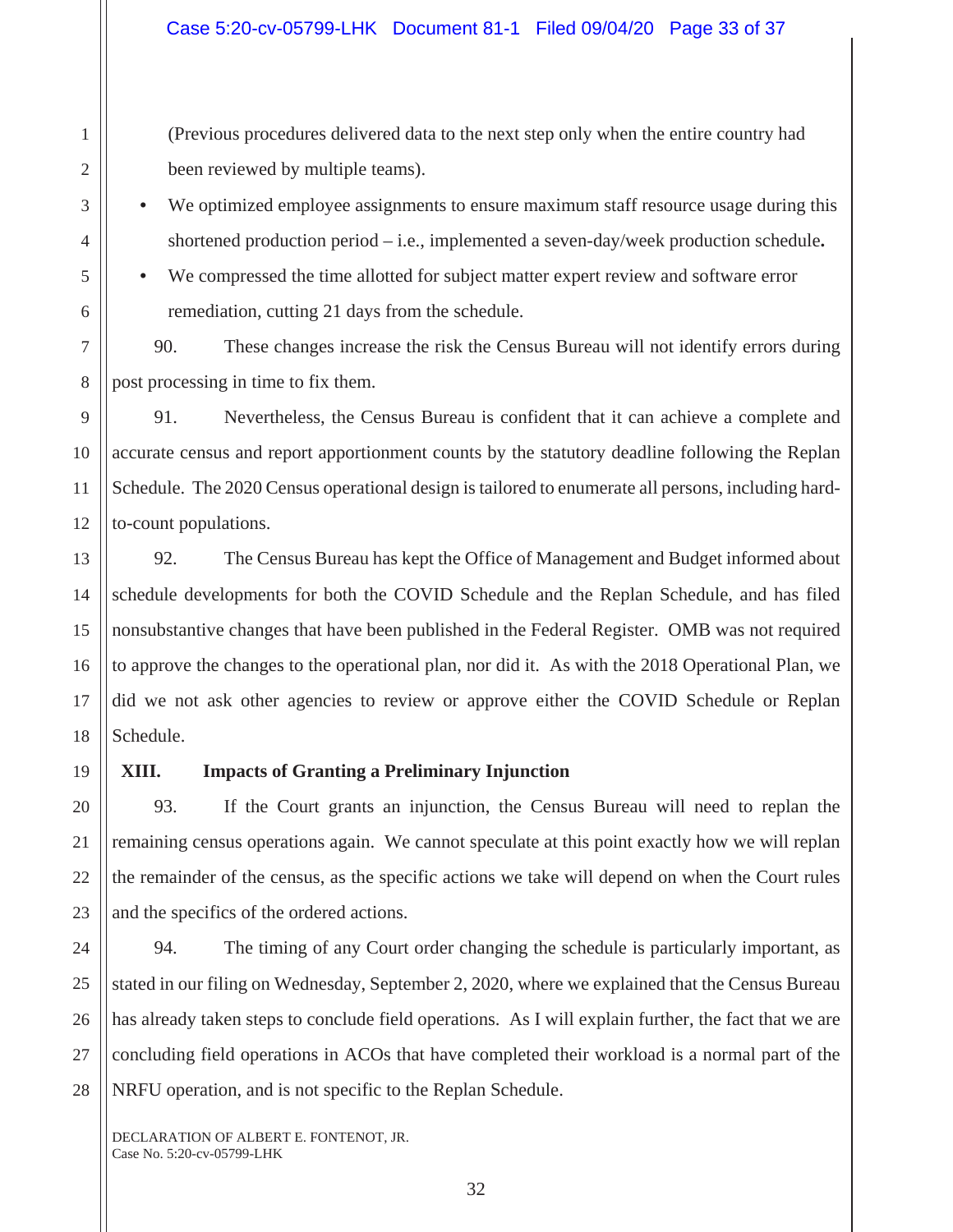95. The Census Bureau manages its nonresponse follow up operation (NRFU) out of "Census Field Supervisor areas" or "CFS areas" within each of the nation's 248 ACOs. As of September 3, 2020, roughly 11% of CFS areas nationwide are eligible for what we call "the closeout phase," over 1,220 are actually in the closeout phase, and roughly 50 have actually reached conclusion. The closeout phase refers to the process of focusing our best enumerators to resolve the remaining cases in that area. CFS areas are eligible for closeout procedures when they cross the 85% completion mark. All CFS areas become eligible for closeout procedures on September 11. This does not mean that all CFS areas will be moved to closeout procedures on that date, only that regional directors can make this decision. Prior to that date no CFS area can be moved into closeout procedures until it reaches 85% completion. **The Census Bureau is continuing to work across the nation to obtain responses from all housing units, and has not begun closeout procedures for any CFS area with under 85% completion.** 

96. It is a normal and planned part of the NRFU operation for an ACO to move into the closeout phase and complete operations. We used closeout procedures in NRFU in the 2010 Census and always planned to do the same for the 2020 Census. If we have not wound down in some areas, it is because we are still counting. Some ACOs have greater initial workload, and some started earlier than others –therefore, moving to completion varies by ACO and is a reflection of workload and local conditions and results in the allocation of enumerator resources from areas that are complete to areas that require more work.

97. We are currently finished with over 64% of the NRFU field work and over 85% of the total enumeration of all housing units in the nation and those numbers increase daily. More than 13 states have over 90% of their housing unit enumeration completed, and in 18 additional states we have completed over 85% of the housing units in those states. As we complete areas, staff are offered an opportunity to assist by enumerating in other areas that are not yet complete. Some staff elect that option, others choose not to go outside of their home area, and as their area is completed, they are released. As we complete more field work, the number of staff that are still active declines, and our ability to ramp up is severely hampered.

DECLARATION OF ALBERT E. FONTENOT, JR. Case No. 5:20-cv-05799-LHK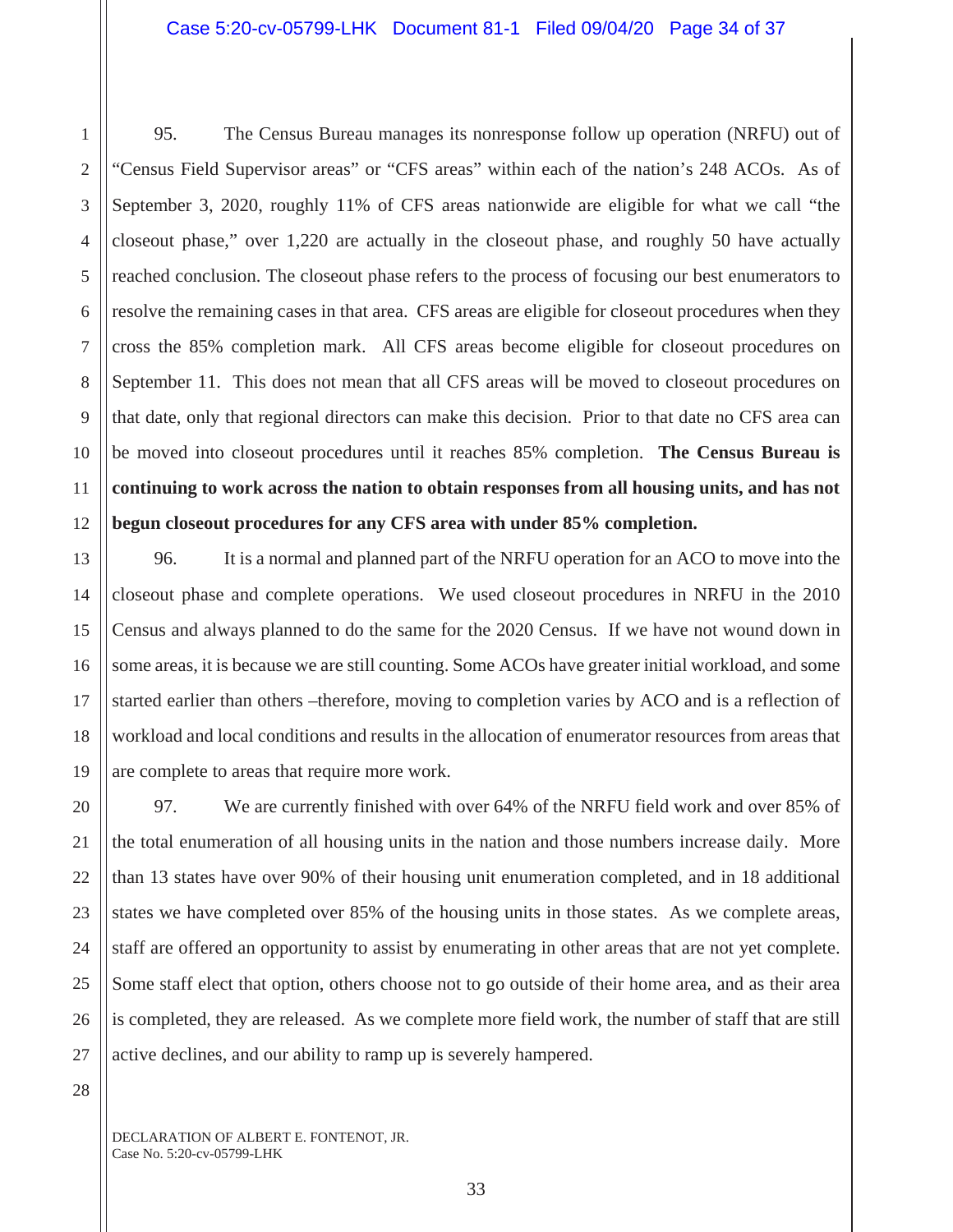98. Lack of field staff would be a barrier to reverting to the COVID Schedule were the Court to rule later in September. The Census Bureau begins terminating staff as operations wind down, even prior to closeout. Based on progress to date, as is standard in prior censuses, we have already begun terminating some of our temporary field staff in areas that have completed their work. It is difficult to bring back field staff once we have terminated their employment. Were the Court to enjoin us tomorrow we would be able to keep more staff on board than were the Court to enjoin us on September 29, at which point we will have terminated many more employees.

8 9 10 12 13 99. Were the Court to enjoin us, we would evaluate all of the changes we made for the Replan Schedule and determine which to reverse or modify. For example, we notified participants of the cancellation of the Count Review 2 operation, originally scheduled for September 15. If our schedule were extended, we would evaluate whether to re-schedule this operation. We would go through each and every aspect of remaining operations and determine how best to use the remaining time to maximize the accuracy and completeness of the census results.

100. Finally, we wish to be crystal clear that if the Court were to extend the data collection period past September 30, 2020, the Census Bureau would be unable to meet its statutory deadlines to produce apportionment counts prior to December 31, 2020 and redistricting data prior to April 1, 2021. The post processing deadlines for the Replan Schedule are tight, and extending the data collection deadline would, of necessity, cause the Census Bureau to fail to be able to process the response data in time to meet its statutory obligations. We have already compressed the post processing schedule from 5 months to only 3 months. We previously planned and tested our post processing systems assuming that we would follow a traditional, sequential processing sequence, and the 3-month schedule necessary for the Replan Schedule has already increased risk. We simply cannot shorten post processing beyond the already shortened 3-month period.

101. As I have tried to make clear in this Declaration, the decennial census is a massive, complex, and interrelated endeavor. Particularly troubling is the prospect of continual, conflicting, and evolving court orders from this this and other courts, including appellate courts. While Census Bureau staff have demonstrated considerable resilience and flexibility during this difficult year,

28

1

2

3

4

5

6

7

11

14

15

16

17

18

19

20

21

22

23

24

25

26

27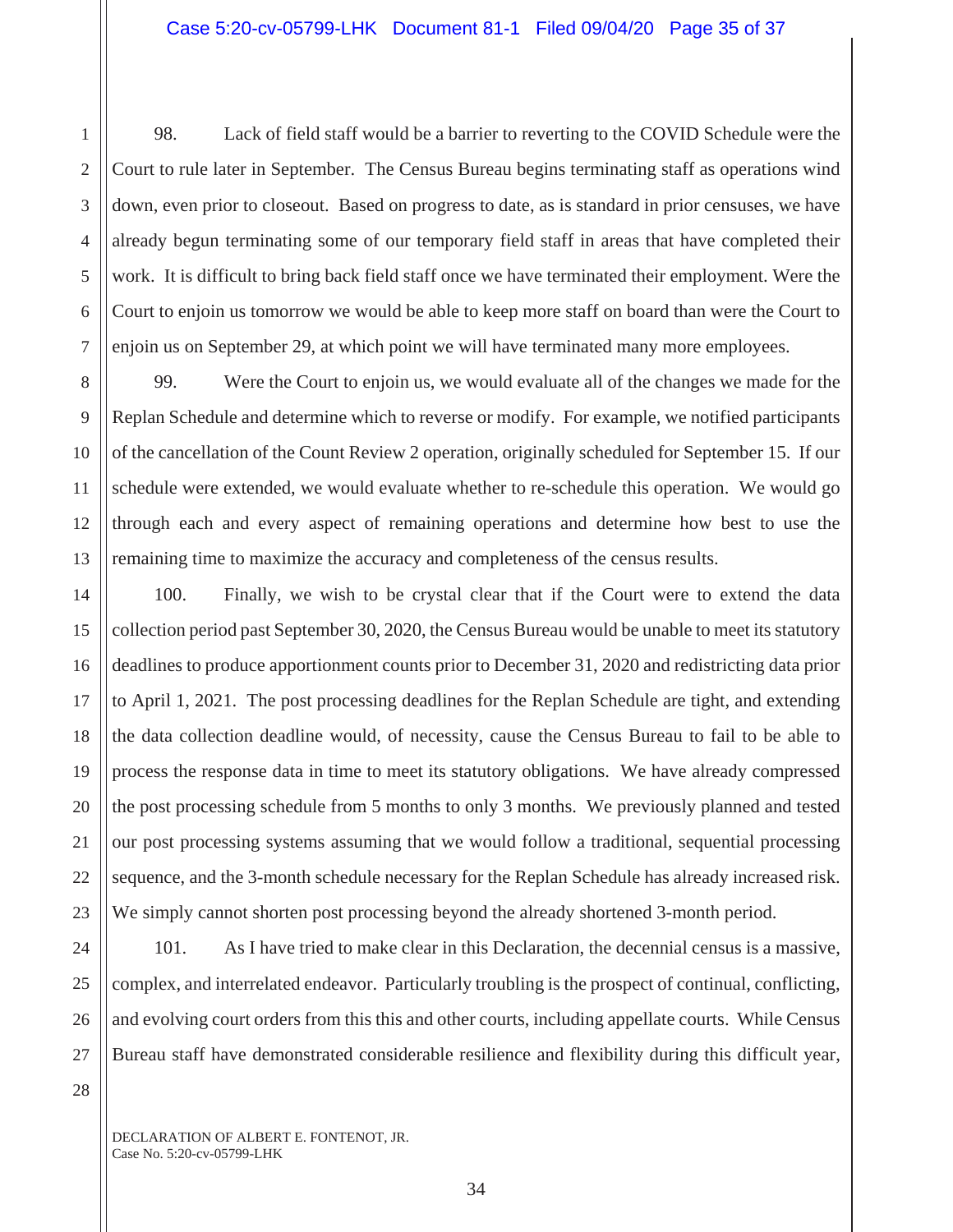1 2 some certainty as to the amount of time available to conclude data collection and post processing will increase the likelihood of a successful outcome.

**XIV. Commitment to Transparency and High Quality Enumeration**

102. In my role as Associate Director, I remain committed to transparency about 2020 Census operations. The Census Bureau has been posting detailed information on its website about both self-response and NRFU completion progress:

https://2020census.gov/en/response-rates/self-response.html

https://2020census.gov/en/response-rates/nrfu-completion.html

https://2020census.gov/en/response-rates/nrfu.html

103. The 2020 Census is the first to post NRFU workload information, which is now available at the state and ACO level and may be seen at https://2020census.gov/en/responserates/nrfu-completion.html. I have briefed staff for House and Senate leadership every Friday since April (except for August 7), and I have provided a transcribed briefing to Congress. We produce a massive amount of documents and other information to the Office of the Inspector General and the General Accounting Office every week, and these organizations interview Census Bureau staff on almost a daily basis.

104. In my role as the Associate Director, I remain committed to conducting a highquality field data collection operation as explained above, and the ultimate goal of a complete and accurate census.

I have read the foregoing and it is all true and correct.

DATED this <u>equal</u> day of September, 2020

Albert E

Fontenot 2020.09.05 00:14:42 -04 Digitally signed by Albert E Fontenot Date: 2020.09.05 00:14:42 -04'00'

Albert E. Fontenot, Jr.

Associate Director for Decennial Census Programs

DECLARATION OF ALBERT E. FONTENOT, JR. Case No. 5:20-cv-05799-LHK